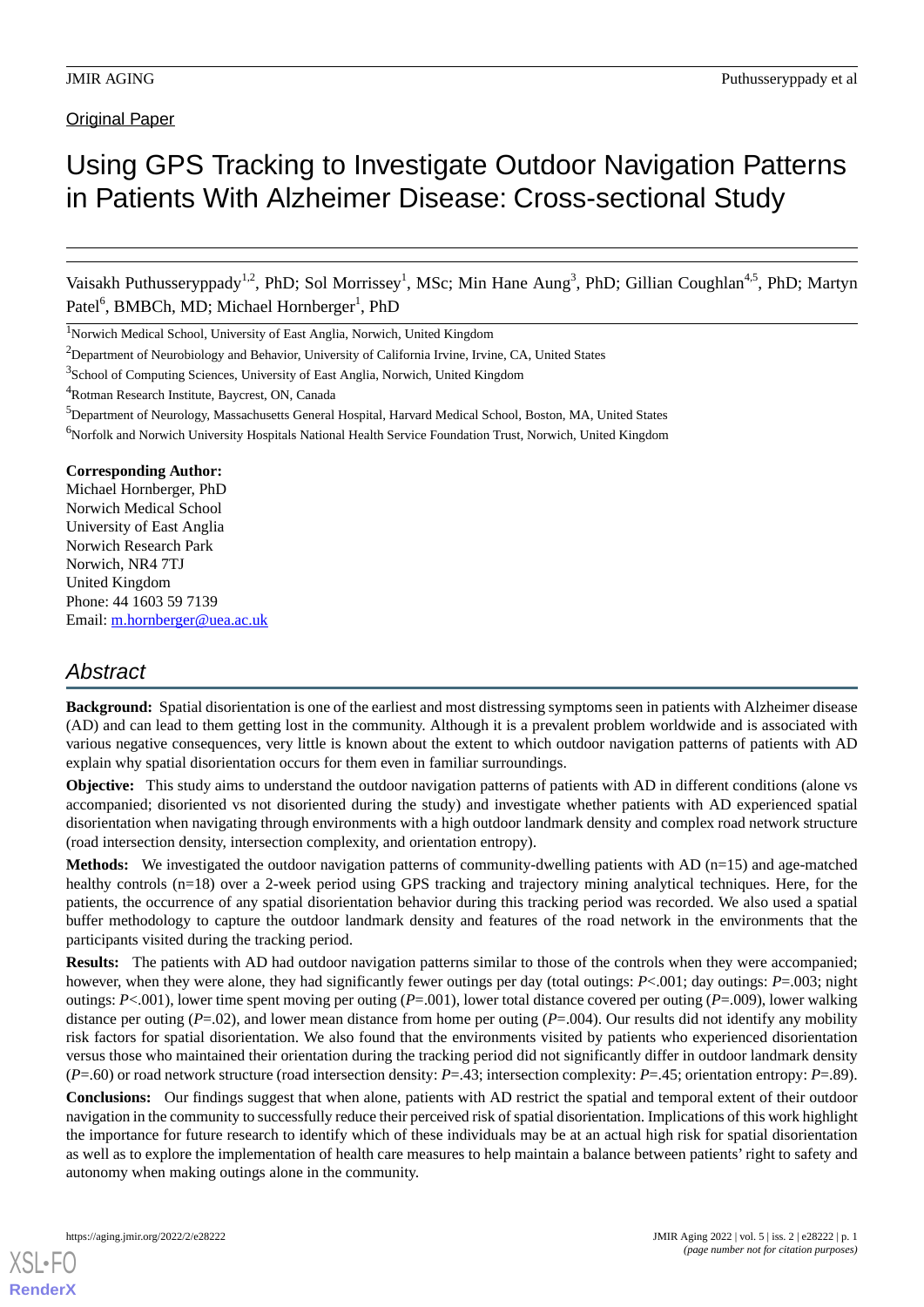(JMIR Aging 2022;5(2):e28222) doi: [10.2196/28222](http://dx.doi.org/10.2196/28222)

### **KEYWORDS**

Alzheimer disease; dementia; spatial disorientation; getting lost; outdoor navigation; risk factors; environmental; GPS tracking; community; mobile phone

## *Introduction*

### **Background**

Spatial disorientation is one of the earliest and most distressing symptoms seen in patients with Alzheimer disease (AD) [\[1](#page-12-0),[2\]](#page-12-1). It is defined as moments where patients are unsure about their whereabouts and are unable to navigate to an intended location [[3\]](#page-13-0). This symptom manifests behaviorally as patients making navigation errors when in the community, which in turn can lead to a risk of them getting lost in both unfamiliar and familiar environments [\[4](#page-13-1)]. Being a prevalent problem worldwide, up to 70% of patients with dementia experience at least 1 getting lost episode over their disease course, while others experience multiple episodes [[5](#page-13-2)-[8\]](#page-13-3). Indeed, up to 40,000 people with dementia in the United Kingdom get lost in the community for the first time every year, and these incidence rates are likely to increase with the projected global rise in the patient population of dementia [[5](#page-13-2)[,9](#page-13-4)].

Although unpredictable in its onset, common real-world situations where patients with AD are likely to experience a getting lost episode include (1) when they perform routine activities in the community (ie, daily neighborhood walks and going to the corner shop), (2) when they are purposefully left unsupervised by their carer (ie, waiting for carer outside the shop), and (3) during night time while the carer is asleep [[10,](#page-13-5)[11\]](#page-13-6). Getting lost episodes can cause various negative consequences for the patients, such as increasing their chances of a care home admission by 7 times, decreasing their sense of autonomy, and increasing their risk of sustaining injuries and even potential death [\[7](#page-13-7),[12\]](#page-13-8). Extending beyond the patients themselves, other consequences of these episodes include increasing carer burden and distress as well as the involvement of law enforcement groups (ie, the police) and community search resources [[11](#page-13-6)[,13](#page-13-9)-[15\]](#page-13-10).

Despite getting lost episodes leading to significant negative consequences for the patients, their carers, and beyond, very little is still known about exactly why these episodes, and spatial disorientation in general, occur in patients with AD. From a neural standpoint, it has been suggested that spatial disorientation is seen more in AD as opposed to in other dementias  $[16,17]$  $[16,17]$  $[16,17]$  $[16,17]$ . Indeed, this is due to the pattern in which the AD neuropathology spreads, appearing early in regions of the brain that underlie spatial navigation. For example, neuropathology induced alterations to the medial temporal and parietal lobe structures result in impairments to egocentric (body-based) and allocentric (map-based) navigation strategies, respectively, as well as the interaction between the two [[1\]](#page-12-0). Such navigation impairments can play a fundamental role in causing patients to make navigation errors when out in the community that they are ultimately unable to recover from, and hence leading to them getting lost.

In addition to the spatial navigation impairments, previous studies from our group have suggested that certain environmental factors, such as increased outdoor landmark density and complex road network structure, may act as risk factors for spatial disorientation by potentially triggering patients to make navigation errors  $[18,19]$  $[18,19]$  $[18,19]$ . However, these factors were identified using retrospective police case reports of missing people with dementia, and owing to the unavailability of trajectory data for the missing individuals, the true extent to which these factors contribute to spatial disorientation is unclear.

To date, very few studies have investigated the outdoor navigation patterns of patients with AD in the community, exploring these patterns in a general sense and, more specifically, relating them to factors such as caregiver burden and the individual's own well-being [[20-](#page-13-15)[23](#page-13-16)]. However, none of these studies have related the measured navigation patterns of these individuals to the occurrence of spatial disorientation or environmental risk factors. Exploring this relationship can potentially offer insight into variables that are associated with spatial disorientation. Specifically, we are interested in mobility risk factors, which if identified can potentially be used to establish which individuals may be at a high risk for getting lost in the community.

### **Aims**

We thus conducted an outdoor navigation study on a sample of community-dwelling patients with AD and age-matched healthy controls, using GPS tracking over a 2-week period. Our first aim is to understand the outdoor navigation patterns of the patients over an extended period and in naturalistic, free-living conditions. Here, we wanted to investigate whether there are potential differences between healthy older adults and (1) patients overall, (2) patients when they are alone versus accompanied, and (3) patients who experienced and did not experience spatial disorientation in the tracking period. Our second aim is to test whether we could validate our previous study findings of environmental risk factors for getting lost episodes [[18,](#page-13-13)[19](#page-13-14)], by retrospectively investigating whether patients with AD experienced spatial disorientation when navigating through environments with a high outdoor landmark density and complex road network structure.

For our first aim, we present the following hypotheses (H):

First, Patients with AD would exhibit reduced outdoor navigation in the community when compared with healthy older adults based on findings from previous studies [[20](#page-13-15)[,22](#page-13-17)] and, more specifically, owing to the widely reported impairments in spatial navigation seen in patients with AD [\[1](#page-12-0)] (H1).

Second, we expect the potential reductions in outdoor navigation for the patients with AD to be relatively more apparent when they are alone than when they are accompanied on outings (H2).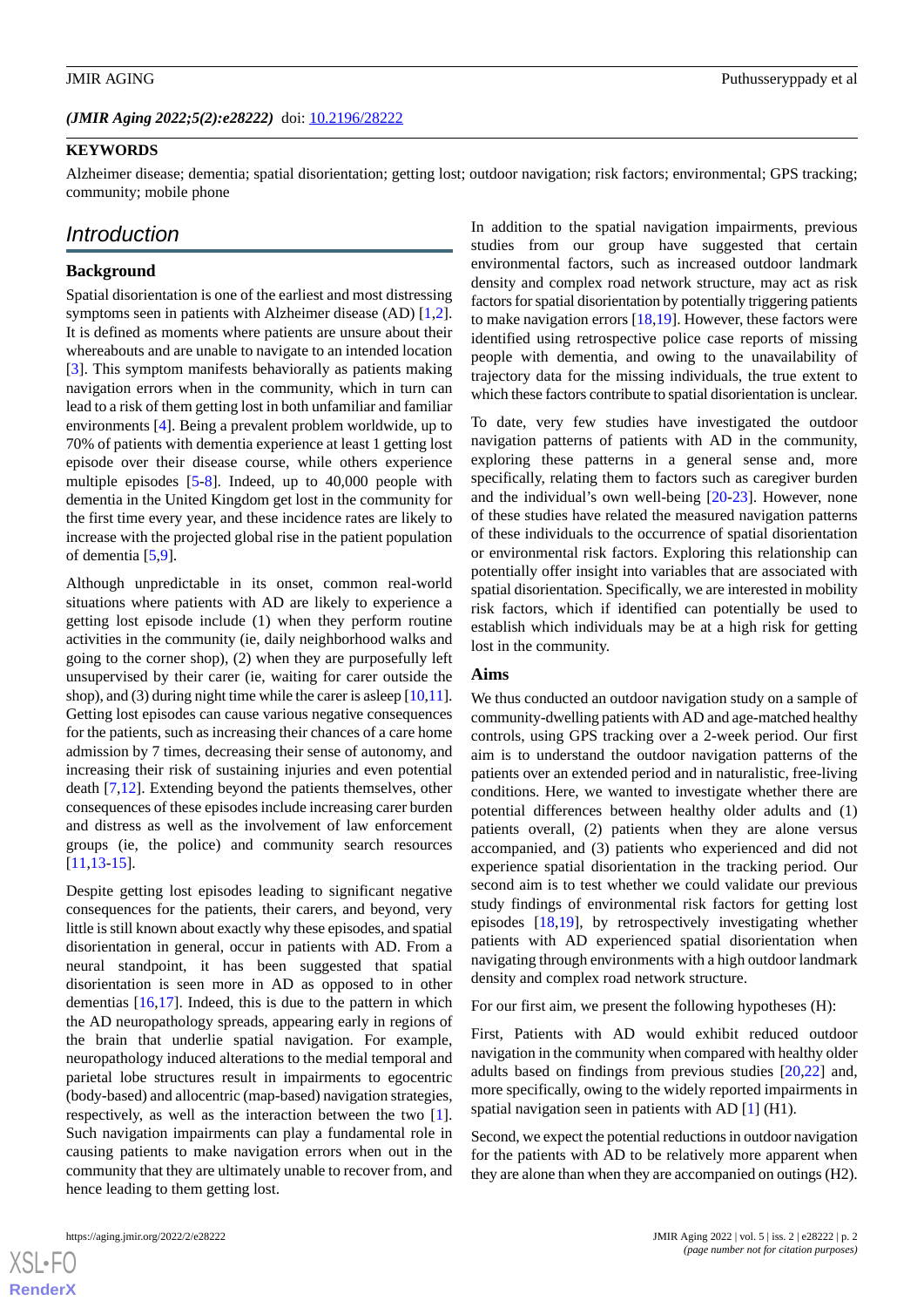Third, we also hypothesize that we will identify mobility patterns that support previously reported risk factors, which were identified through interviews and case reports, for spatial disorientation in patients. Specifically, patients who experience disorientation in the tracking period will have higher distances traveled from home (ie, venturing into unfamiliar environments) and have made increased nighttime outings into the community, thereby supporting commonly reported situations where spatial disorientation occurs for patients with AD using ecological outdoor navigation data [\[10](#page-13-5)] (H3).

For our second aim, we present the following hypothesis:

Patients who navigated through environments with both a high outdoor landmark density and complex road network structure will be the ones who experience spatial disorientation during the tracking period, as these 2 built features have been suggested as environmental risk factors for spatial disorientation in patients with AD by our previous studies [\[18](#page-13-13),[19\]](#page-13-14) (H4).

## *Methods*

### **Recruitment**

A total of 16 community-dwelling patients with AD and 18 age-matched healthy controls were recruited to participate in this study (see [Multimedia Appendix 1](#page-12-2) for details). Before study participation, all participants underwent an initial telephone screening procedure to assess their eligibility for the study. The inclusion criteria were as follows: being aged between 50 and 80 years, living at home, and, if in the patient group, must have been given a clinical diagnosis for AD and have a carer (relative or spouse) that knows them well and who is willing to assist in the study. The exclusion criteria were having a previous history of alcohol or substance abuse, the presence of a psychiatric condition, the presence of any other significant medical condition that may be likely to affect participation in the study (head injury, loss of vision, and mobility issues), and for the patients, the presence of a comorbid neurological condition not related to AD.

Signed informed consent was obtained from all participants before undergoing the experimental protocol.

### **Ethics Approval**

Ethical approval for the study was provided by the Faculty of Medicine and Health Sciences Research Ethics Committee at the University of East Anglia (FMH2017/18-123) as well as the National Health Service Health Research Authority (project ID205788; 16/LO/1366).

### **Experimental Protocol**

All participants underwent an experimental protocol consisting of a cognitive testing session and 2-week GPS tracking (detailed in the next subsections).

### *Background Demographics and Cognitive Testing*

The cognitive testing session for healthy controls was conducted in a quiet testing room at the university campus, and that for the patients, in a quiet room in their own home. Here, the background demographics of the participants including their age, sex, level of education, and whether they had any previous

 $XS$ -FO **[RenderX](http://www.renderx.com/)**

history of getting lost episodes were collected from their carers. In addition, the participants completed a range of cognitive tests and spatial navigation questionnaires. Of relevance to this study, the participants completed the Mini-Addenbrooke's Cognitive Examination (Mini-ACE) and the Santa Barbara Sense of Direction (SBSOD) scale. The Mini-ACE is a sensitive, validated cognitive screening test for dementia, with lower scores indicating higher cognitive impairment; the SBSOD is a self-report scale that measures real-world environmental spatial abilities, with higher scores indicating higher spatial ability [[24,](#page-13-18)[25\]](#page-13-19). As the patients with AD may lack insight into their own navigational abilities because of the disease [[26\]](#page-13-20), we also asked their carers to complete the Spatial Orientation Screening (SOS) questionnaire. This is a newly developed screening tool that assesses the carer's reports of the patient's navigational impairments in the community, with higher scores indicating higher impairments [[27\]](#page-14-0).

### *GPS Tracking*

After the cognitive testing session, all participants underwent GPS tracking of their outdoor navigation patterns in the community for a 2-week period, under naturalistic conditions. Here, outdoor navigation in the community is defined as any movement that occurs outside of the participant's home and includes movement inside indoor locations in the community (eg, shopping malls and supermarkets). An exploratory time frame of 2 weeks was chosen for the tracking period to capture the participants' outdoor navigation patterns over repeated weekdays and weekends as well as to account for potential day-to-day fluctuations in these patterns. Participants were tracked in parallel in groups of 3, with the entire data collection period spanning from November 2018 to November 2019 (ie, 12 months and 14 days).

All participants were visited at home and provided with a GPS tracker (Trackershop Pro Pod 5 [[28\]](#page-14-1)). They were instructed to wear the tracker (ie, by placing it in their coat or trouser pockets) whenever they left the house during the tracking period. All participants were asked to wear the tracker regardless of whether they were alone or accompanied and regardless of the mode of transport used when outside. For each outing, participants were asked to record the date and time of the outing, mode of transport used, and whether they were alone or accompanied during the outing in a navigation diary, which was provided to them as a template form. To account for the cognitive impairments seen in the patients, their carers were asked to ensure that they (ie, the patients) did not forget to wear the tracker whenever they left the house during the tracking period.

The GPS devices for the first batch of 22 participants (13 controls and 9 patients) recorded data of 1 sample every 3 seconds (ie, 0.33 Hz), whereas for the remaining 12 participants (5 controls and 7 patients), data were recorded of 1 sample every 5 seconds (ie, 0.20 Hz). The differences in sampling frequencies were due to the GPS company changing the lowest sampling frequency (from 0.33 to 0.20 Hz) of the devices on the web, midway through data collection. The devices recorded the following variables for each data point—date and time, address (street name), speed (kilometers per hour), battery level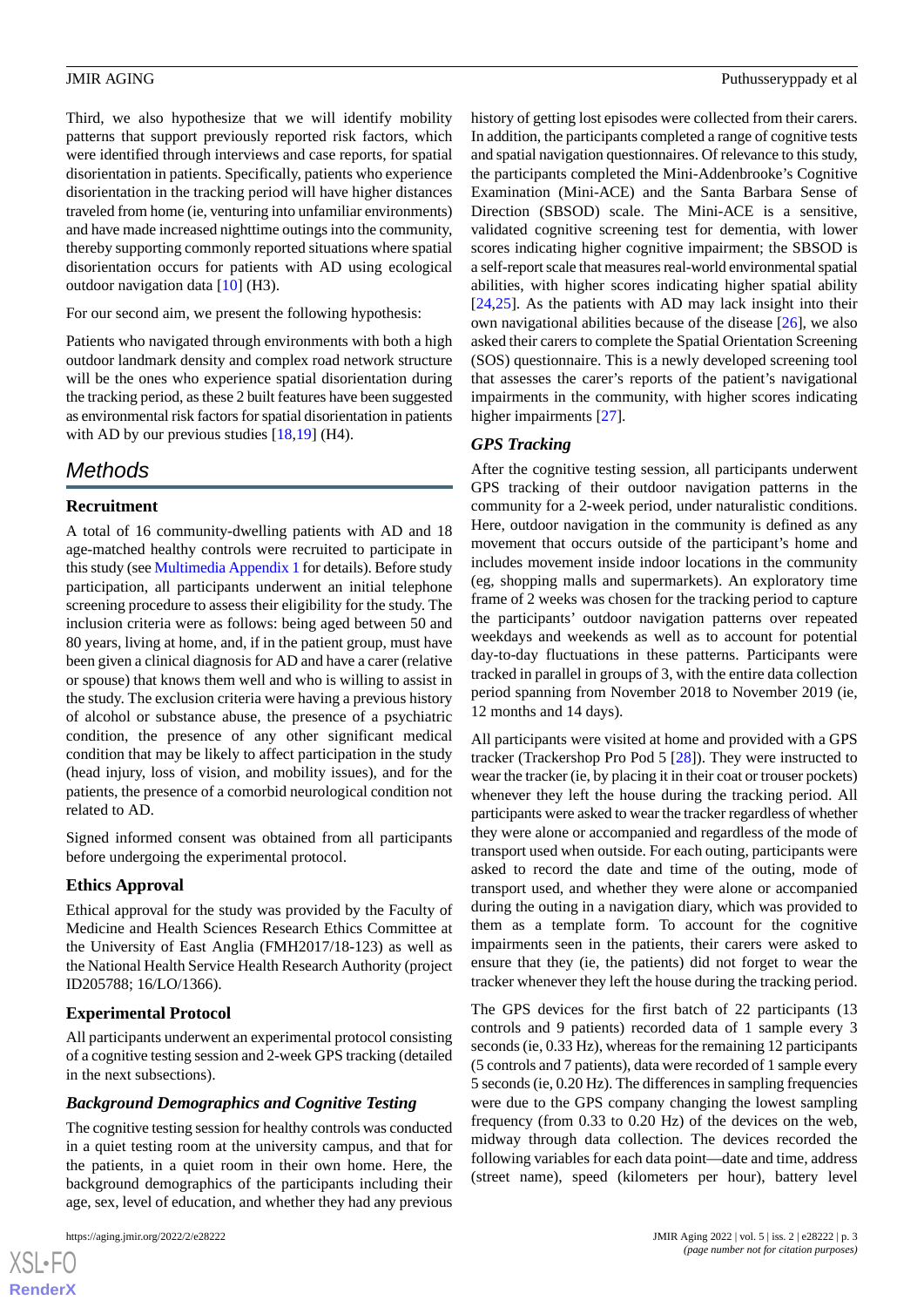(percentage), distance traveled (kilometers), signal accuracy (percentage), and latitude and longitude coordinates.

### *Spatial Disorientation Behavior in the Tracking Period*

Following the GPS data collection, we retrospectively obtained information about the spatial disorientation behavior of the patients during the tracking period from their carers. The carers were asked if there were any instances (that they knew of) in this period where their loved one experienced (1) a getting lost episode and (2) a subtler instance of spatial disorientation behavior, where the carers had to intervene and correct the navigation of the patient. On the basis of their carer's responses, a simple yes or no for each disorientation behavior during the tracking period was recorded for all the patients.

### **Data Analysis**

### *GPS Trajectory Data Preprocessing*

Preprocessing of the collected GPS trajectory data was carried out in MATLAB (version R2017b; MathWorks) and consisted of data cleaning, smoothing, and transportation mode classification.

For each participant, the data cleaning procedure involved identifying and removing days with no outdoor navigation from their data. Here, we identified 1 patient with almost no recorded data, owing to a faulty GPS tracker. This patient was removed for the analysis, leaving a total of 15 participants in the patient group. Following data cleaning, the data smoothing procedure was run on the remaining data of all participants, which involved identifying and removing spikes (ie, large high-frequency displacements in the data that reflect sensor noise or artifacts) in the data. Following recommendations in the literature, data points representing spikes were identified and removed using distance thresholds set between every consecutive pair of recorded data points (ie, the hypothetical distance that an individual could cover, assuming a set maximum speed, in the time difference between the data points) [[29](#page-14-2)[,30](#page-14-3)].

We next classified each participant's trajectory data points into three transportation modes—stationary, by foot, and in vehicle. As a first step, we grouped all trajectory data points into time windows. For participants with data recorded at 0.33 Hz, each time window had a duration of 9 seconds, and for participants with data recorded at 0.20 Hz, each time window had a duration of 10 seconds. For both sets of participants, we set a duration for the time windows that was not only similar but also as small as possible, to ensure consistency between data recordings and to increase the accuracy of our transportation mode classification. Each time window was then classified into transportation modes (ie, *stationary*, *by foot*, and *in vehicle*) based on set mean and maximum speed values of the data points in that time window [\[31](#page-14-4)].

For further details of preprocessing (including distance thresholds for data smoothing and speed thresholds for transport mode classification), see [Multimedia Appendix 1.](#page-12-2)

### *Outdoor Navigation Variables Analysis of GPS Trajectories*

### **Overview**

To explore the outdoor navigation patterns of the participants, total outings made, distance traveled (total and by foot), time spent moving outside, and distance traveled from home were all measured. These variables were selected as they have been suggested to represent important aspects of outdoor navigation in previous GPS tracking studies of people with dementia [[20](#page-13-15)[-22](#page-13-17)]. In addition, a study showed that the outings of people with dementia are dependent on time of day [[20\]](#page-13-15). Thus, we also chose to look at total daytime and nighttime outings made to explore this pattern further. Finally, because qualitative findings from a previous study suggested that people with dementia stick to familiar routes when navigating in their neighborhood [[32\]](#page-14-5), the similarity of trajectories was our final variable of interest to investigate this pattern quantitatively.

### **Outings Made (Total, Daytime, and Nighttime)**

From each participant's trajectories, we identified the total number of outings they made. Here, an outing is defined as a journey that starts when the participant leaves their home and ends when they return home. Outings were identified by first calculating the distance of all recorded data points to the centroid of the participant's home address. In line with previous research, all data points within 30 m (ie, 3 times the SD of the GPS device's measurement error, allowing 97% confidence for determining true position) of the home address centroid (ie, GPS coordinates denoting the center of the private residence) were considered to reflect the participant being at home [[33\]](#page-14-6). An outing was then identified whenever the participant's trajectory left home and covered a minimum distance of 100 m, which has been shown to be a reasonable threshold to identify outings [[34\]](#page-14-7). The total number of outings made by each participant over the tracking period was computed and normalized by dividing this value by the total number of recorded days.

Because of the influence of time of day on outdoor navigation in people with dementia [\[20](#page-13-15)], we were particularly interested in the total number of daytime (6 AM to 6 PM) and nighttime (6:01 PM to 5:59 AM) outings made. Although we recognize that the outdoor environments will have differing characteristics during these time bands according to the season (eg, amount of daylight), for consistency purposes, we used the same time bands for all participants, despite groups of participants being tracked at different times of the year. Keeping consistent time bands also has the advantage of accounting for variables apart from daylight alone that could influence participants leaving the house at different times of the day (eg, carer availability if typically working from 9 AM to 5 PM and rush hour pedestrian and vehicle traffic). The values of these variables were normalized for the total number of days that the GPS data was recorded.

### **Time Spent Moving Outside**

For time spent moving outside home, the GPS devices used in this study automatically stopped recording data when no movement was detected for 2 minutes. Hence, for this variable,

```
XSL•FO
RenderX
```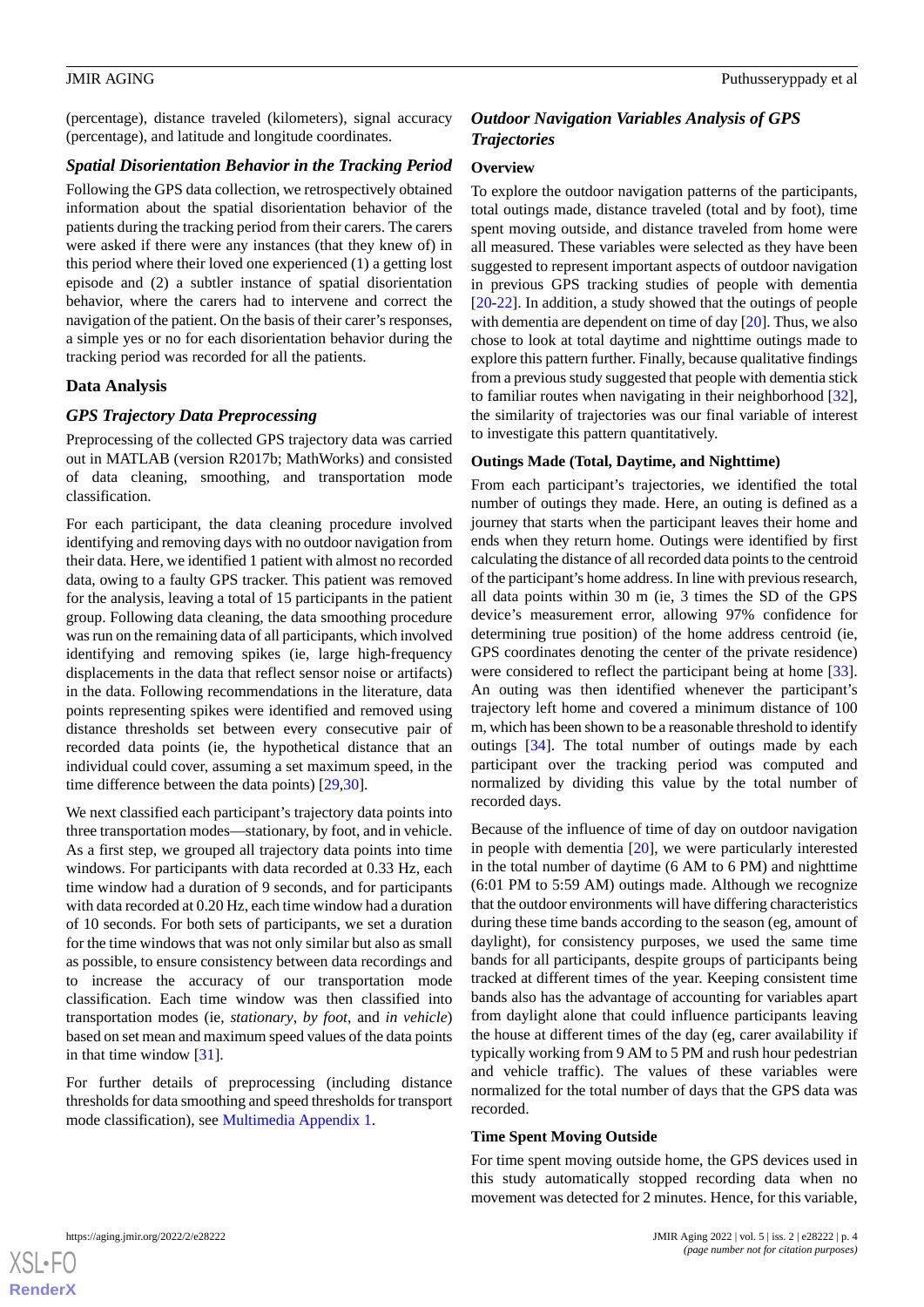we calculated the sum of the total duration of each of the participant's outings, excluding the periods where the participant was not moving. This variable was then normalized for the total number of outings made by the participant.

### **Distance Traveled (Total, by Foot, and From Home)**

To compute total distance traveled, the distance between each pair of consecutive data points was summed across all the participant's outings and normalized for the total outings made. The same method was used to calculate the distance traveled by foot, this time by using only the portions of each participant's trajectories where they were walking (ie, walking trajectories). Again, this value was normalized for total outings made. To compute the distance traveled from home, we calculated the mean distance of the data points in each outing to the participant's home and averaged this value across all outings.

### **Similarity of Trajectories**

To compute our final variable of interest, similarity of trajectories, we used a metric known as the discrete Fréchet distance, which is derived from the continuous Fréchet distance metric [\[35](#page-14-8)]. The continuous Fréchet distance is used to assess the similarity of trajectories by measuring how similar 2 continuous curves are in their shape, considering the location and ordering of the data points that make up the curve [[36\]](#page-14-9). A common example used to explain the concept of continuous Fréchet distances is that of a man walking his dog on a leash, where the man will be on one continuous trajectory (A) and the dog on another continuous trajectory (B). The continuous Fréchet distance refers to the minimum length of a line that is required to connect the man on trajectory A to the dog that is on trajectory B, with both walking forward simultaneously. The discrete Fréchet distance is a variation of this measure, whereby

only the discrete data points that make up the trajectory (ie, the trajectory fixes) are considered, and all possible pairwise distances between the trajectories'data points are assessed, with the maximum over all pairwise distances being the final computed value (see the study by Tao et al [[37\]](#page-14-10) for details). Here, the more similar the 2 trajectories are to each other, the lower the discrete Fréchet distance. We chose to use this metric as it works well for how our trajectory data set is structured, with the GPS data points for each participant being sampled at regular, discrete intervals. Furthermore, this metric gives a good approximation of the more comprehensive continuous Fréchet distance, is relatively inexpensive computationally, and has been used in previous studies for calculating trajectory similarity from naturalistic GPS data [[37,](#page-14-10)[38\]](#page-14-11). The discrete Fréchet distance DFD between 2 separate trajectories, *A* and *B*, is calculated using the formula as follows [\[35](#page-14-8),[37\]](#page-14-10):



where  $a_1$  and  $b_1$  represent the first set of points in trajectories *A* of length *n* and *B* of length *m*. For each participant, we calculated the discrete Fréchet distances for all combinations of their outing trajectories using a MATLAB function [\[39](#page-14-12)], and computed the mean of these values.

An overview of the GPS trajectory data preprocessing procedure and summary of all the outdoor navigation variables are illustrated in [Figure 1](#page-5-0).

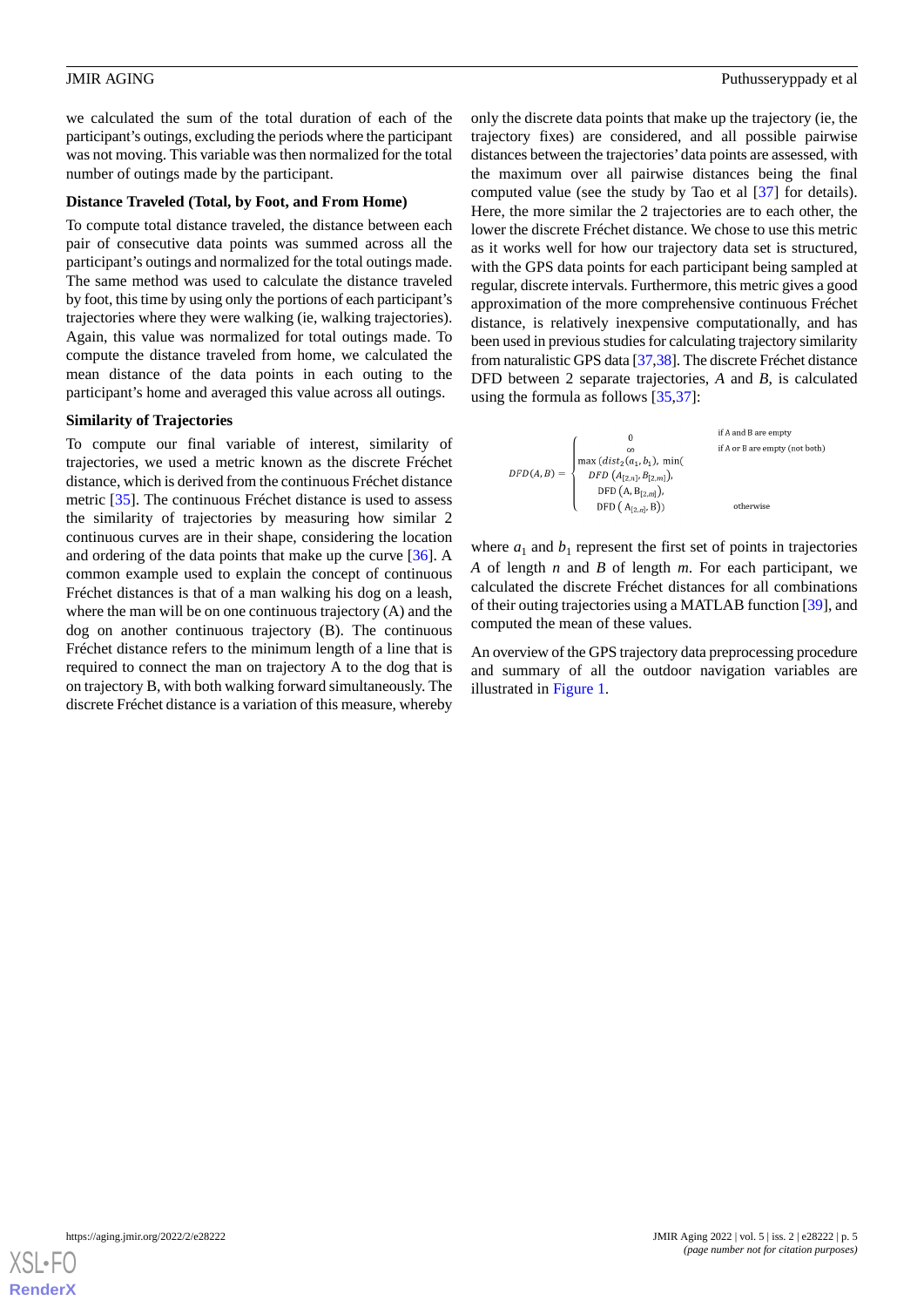<span id="page-5-0"></span>**Figure 1.** Overview of GPS trajectory data preprocessing procedure and summary of outdoor navigation variables used in this study. The collected GPS trajectory data from all participants undergo a data cleaning and smoothing procedure, followed by transport mode classification. In total, 8 outdoor navigation variables are then generated from the preprocessed data.



## **GPS** trajectory data

### **Analysis Steps**

We conducted our analysis in 3 different steps using RStudio software package (version 3.4.2) [[40\]](#page-14-13). In the first step, we compared differences of all variables between the controls and patients using 2-tailed *t* tests. In the case of a nonnormal distribution, Wilcoxon rank-sum tests were used [[41\]](#page-14-14).

Then, in the second step, using information from the navigation diaries, we split the outings of each person with AD into outings made alone and outings made accompanied. The rationale for this is based on our prediction that the outdoor navigation patterns of the patients with AD would be influenced by whether they are alone or accompanied. When accompanied, they can rely on other individuals (ie, the carer) to navigate, whereas this is not possible when they are alone; hence, the latter situation is more likely to highlight patterns that are more reflective of their navigation impairments. For controls, we do not expect their outdoor navigation patterns to be influenced by whether they are alone or accompanied, owing to not having AD induced neuropathology that impairs navigational behavior, and hence did not split the data of this group. We then compared differences in all of the outdoor navigation variables across three groups—controls (all outings), patients (outings alone), and patients (outings accompanied). Linear mixed models were

used to assess these differences using the *nlme* package in R [[42\]](#page-14-15), with group chosen as the fixed-effect, between-subjects factor and participant as the random-effect, within-subjects factor in the model. This statistical model was chosen as it accounts for participants in two of the groups (ie, patients when alone and patients when accompanied) being the same individuals, and the resulting interdependence that arises in the collected data of these individuals under both conditions. After running a separate mixed model for each variable, ANOVAs that were built in the R package were run to assess overall group significance, followed by post hoc pairwise tests (also built in the R package) that were corrected for multiple comparisons using the false discovery rate method [\[43](#page-14-16)].

For the final step, using the information on spatial disorientation during the tracking period that we obtained retrospectively from the carers of the patients, we divided these individuals into two groups (disoriented vs not disoriented during tracking period). We then investigated group differences in all the outdoor navigation variables across controls, patients with disorientation, and patients without disorientation using 1-way ANOVAs. In the case of a nonnormal distribution, Kruskal-Wallis tests were used [[44\]](#page-14-17).

An illustration summarizing the different analysis steps for the outdoor navigation variables are provided in [Figure 2.](#page-6-0)

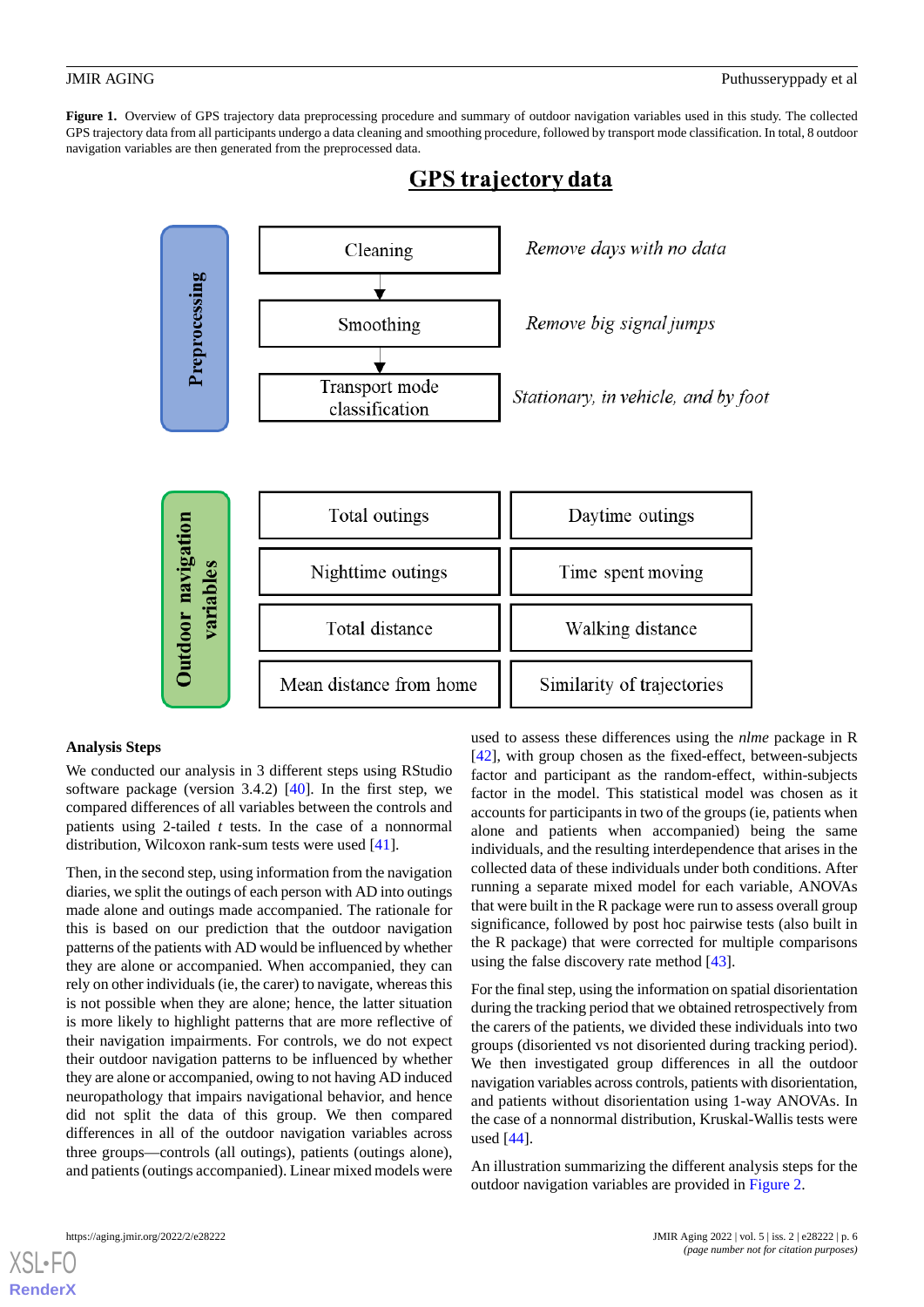<span id="page-6-0"></span>Figure 2. Overview of different analysis steps for the outdoor navigation variables analysis and geospatial analysis of walking trajectories. For the outdoor navigation variables analysis, a total of 3 between-group comparisons are made. For the geospatial analysis, between-group comparisons are made for the composition of the 2 different environmental variables (ie, outdoor landmark density and road network structure) in the buffer zones of the walking trajectories.



**Geospatial Analysis of GPS Trajectories**

We conducted a geospatial analysis of our participants' trajectories to test our findings that increased outdoor landmark density and complex road network structure may contribute to spatial disorientation in patients. For this, we imported and plotted each participant's walking trajectories (ie, data points classified as by foot) into ArcGIS software (Esri) [[45\]](#page-14-18), using the World Geodetic System 1984 geographic coordinate system [[46\]](#page-14-19). We chose to focus on only the participants' walking trajectories as we assume that spatial disorientation is unlikely to occur for the patients when they are not walking (ie, passively sitting in vehicle). We recognize that disorientation can still occur for patients if they were actively driving a vehicle; however, we assume that none of the patients in our sample are active drivers given that they have cognitive impairments.

We first tested whether the patients who experienced disorientation during the tracking period showed walking trajectories that passed through areas with an increased outdoor landmark density. Here, we used the same outdoor landmark data set and spatial buffer methodology as in our previous study to measure the outdoor landmark density in the areas that all participants visited. In brief, the data set contained all outdoor landmarks that are visually accessible from open street view, and the methodology involved generating a spatial buffer zone around the trajectories to capture all landmarks surrounding the visited locations (see the study by Puthusseryppady et al [\[18](#page-13-13)] and [Multimedia Appendix 1](#page-12-2) for details). Here, we selected a radius of 50 m for the buffer zones generated around the participants' walking trajectories, as previous studies have suggested this distance as being appropriate to capture all environmental features, such as outdoor landmarks, which are directly accessible along a traveled route [\[47](#page-14-20),[48\]](#page-14-21). To account

for the measurement error in the GPS device (10 m), we added another 30 m to the buffer zones (ie, 3 times the SD of the measurement error to ensure 97% confidence for determining position) in addition to the initial 50 m, following guidelines in the literature [\[33](#page-14-6)]. Hence, for each participant, geodesic buffer zones of 80 m were generated around their walking trajectories, and the number of outdoor landmarks falling within these buffer zones (normalized for total walking distance) was then computed. Group comparisons on this variable were then made across the controls, patients with disorientation, and patients without disorientation using a Kruskal-Wallis test.

We next tested whether the patients who had experienced disorientation during the tracking period had walking trajectories that passed through areas with a high road intersection density and complexity. For this, we used the same road network data set and spatial buffer methodology as in a previous study (see the study by Puthusseryppady et al [\[19](#page-13-14)] and [Multimedia](#page-12-2) [Appendix 1](#page-12-2) for details). In brief, the data set contained all roads and intersections in the United Kingdom, and the methodology involved generating a spatial buffer zone around the trajectories to capture all roads and intersections that were used by the participants on their outings. Here, to account for measurement error in the GPS device, a buffer zone radius of 30 m was chosen and generated around the participants'walking trajectories. The number and average complexity of the road intersections (normalizing the former for total walking distance) falling within the buffer zones of all participants were computed, and group comparisons were made using Kruskal-Wallis and 1-way ANOVA tests, respectively.

Finally, we tested the impact of road orientation entropy in contributing to the patients experiencing spatial disorientation during the tracking period. Road orientation entropy measures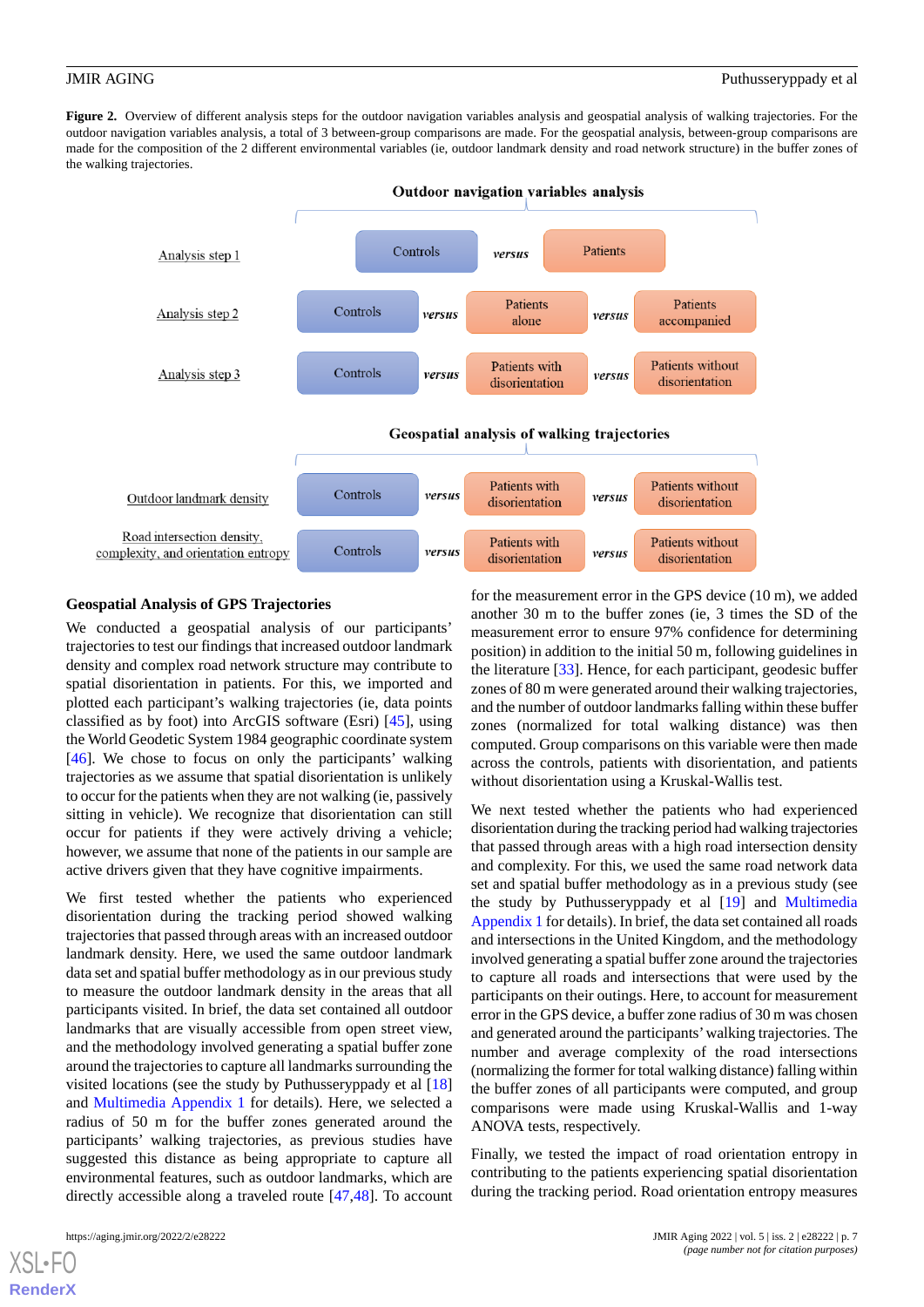the orientation of roads within a given area and is an indicator of how ordered the layout of the road network is within this area. Here, higher road orientation entropy indicates lower order, and lower road orientation entropy indicates higher order. As we found a buffer radius of 2 km to be sensitive to identify changes in road orientation entropy between different locations in our previous study [[19\]](#page-13-14), we chose to use this distance (plus a 30 m error buffer) for our buffer zones here. Subsequently, buffer zones of 2.03 km were generated around the participants' trajectories, and the orientation entropy of the roads falling within these buffer zones were computed using the Shannon entropy (see the study by Puthusseryppady et al [[19\]](#page-13-14) and [Multimedia Appendix 1](#page-12-2) for details). Group comparisons were then made using a 1-way ANOVA.

### <span id="page-7-0"></span>**Table 1.** Participant demographics.

An illustration summarizing the different analysis steps for the geospatial analysis of the GPS trajectories are provided in [Figure](#page-6-0) [2.](#page-6-0)

### *Results*

### **Participant Demographics**

The controls and patients in this study did not differ statistically in their age or sex; however, a statistical difference was seen for number of years of education, with controls having higher number of years of education than the patients. The patients performed significantly worse than controls on the Mini-ACE; the scores of all these individuals met the upper cut-off of ≤25/30 for mild dementia and fall within ranges previously reported for patients with mild AD [[25](#page-13-19)[,49](#page-14-22)]. Most patients were reported by their carers to have a past history of at least 1 getting lost episode in the community [\(Table 1\)](#page-7-0).

|                                        | Controls $(n=18)$ | Patients $(n=15)$ | Significance, $P$ value |
|----------------------------------------|-------------------|-------------------|-------------------------|
| Age (years), mean (SD)                 | 68.33 (7.53)      | 70.33 (6.86)      | .40                     |
| Education (years), mean (SD)           | 15.44(3.11)       | 12.80(1.78)       | .01 <sup>a</sup>        |
| Gender, $n$ $(\%)$                     |                   |                   | .84                     |
| Men                                    | 9(50)             | 8(53)             |                         |
| Women                                  | 9(50)             | 7(47)             |                         |
| Mini-ACE <sup>b</sup> score, mean (SD) | 28.52(1.50)       | 18.13 (5.64)      | < 0.001                 |
| Had getting lost history, $n$ $(\%)$   | N/A <sup>c</sup>  | 12(80)            | N/A                     |

<sup>a</sup>Values in italics indicate a statistically significant group difference.

b<sub>Mini-ACE</sub>: Mini-Addenbrooke's Cognitive Examination.

 $\rm^c$ N/A: not applicable.

### **Outdoor Navigation Variables Analysis**

The results of our first analysis of the outdoor navigation variables (controls vs patients) showed that overall, there were no significant group differences for any variable. However, when compared with those for the controls, trends were seen for patients making fewer nighttime outings (controls: mean 0.39, SD 0.32 outings; patients: mean 0.22, SD 0.24 outings; *P*=.09) and having a lower-distance traveled by foot (controls mean 1.95, SD 1.30 kilometers; patients mean 1.44, SD 1.10 kilometers;  $P = .07$ ), but these results were not statistically significant.

The results of our second analysis (ie, after splitting the data of the patients into outings made alone and accompanied) showed significant group effects for 88% (7/8) of the variables ([Table](#page-8-0) [2\)](#page-8-0).

Post hoc pairwise comparisons between the groups showed that compared with controls, patients when alone had significantly fewer outings per day (total outings—controls: mean 2.28, SD 0.79; patients alone: mean 1.04, SD 0.78; *P*<.001; day outings—controls: mean 1.89, SD 0.62; patients alone: mean 1.02, SD 0.76; *P*=.003; night outings—controls: mean 0.38, SD 0.31; patients alone: mean 0.01, SD 0.04; *P*<.001), lower time

[XSL](http://www.w3.org/Style/XSL)•FO **[RenderX](http://www.renderx.com/)**

spent moving per outing (controls: mean 1.17, SD 0.58 hours; patients alone: mean 0.41, SD 0.55 hours; *P*=.001), lower total distance covered per outing (controls: mean 23.37, SD 22.64 kilometers; patients alone: mean 4.60, SD 10.40 kilometers; *P*=.009), lower walking distance per outing (controls: mean 1.94, SD 1.02 kilometers; patients alone: mean 0.94, SD 1.14 kilometers; *P*=.02), and lower mean distance from home per outing (controls: mean 4.69, SD 4.10 kilometers; patients alone: mean 0.80, SD 1.86 kilometers; *P*=.004; [Figure 3](#page-9-0)). For the last variable (ie, similarity of trajectories across all outings), no significant differences were seen between these 2 groups. Meanwhile, when comparing the controls with patients when accompanied, no significant differences were seen in any of the variables except for total and night outings made per day. Here, compared with controls, patients when accompanied made significantly fewer total outings (controls: mean 2.28, SD 0.79; patients accompanied: mean 1.57, SD 0.85; *P*=.02) and night outings per day (controls: mean 0.38, SD 0.31; patients accompanied: mean 0.21, SD 0.24; *P*=.04; [Figure 3](#page-9-0)). A trend was also seen for patients when accompanied making fewer day outings per day than the controls (controls: mean 1.89, SD 0.62; patients accompanied: mean 1.36, SD 0.77; *P*=.06); however, this result was not statistically significant. The above results are summarized in [Figure 3.](#page-9-0)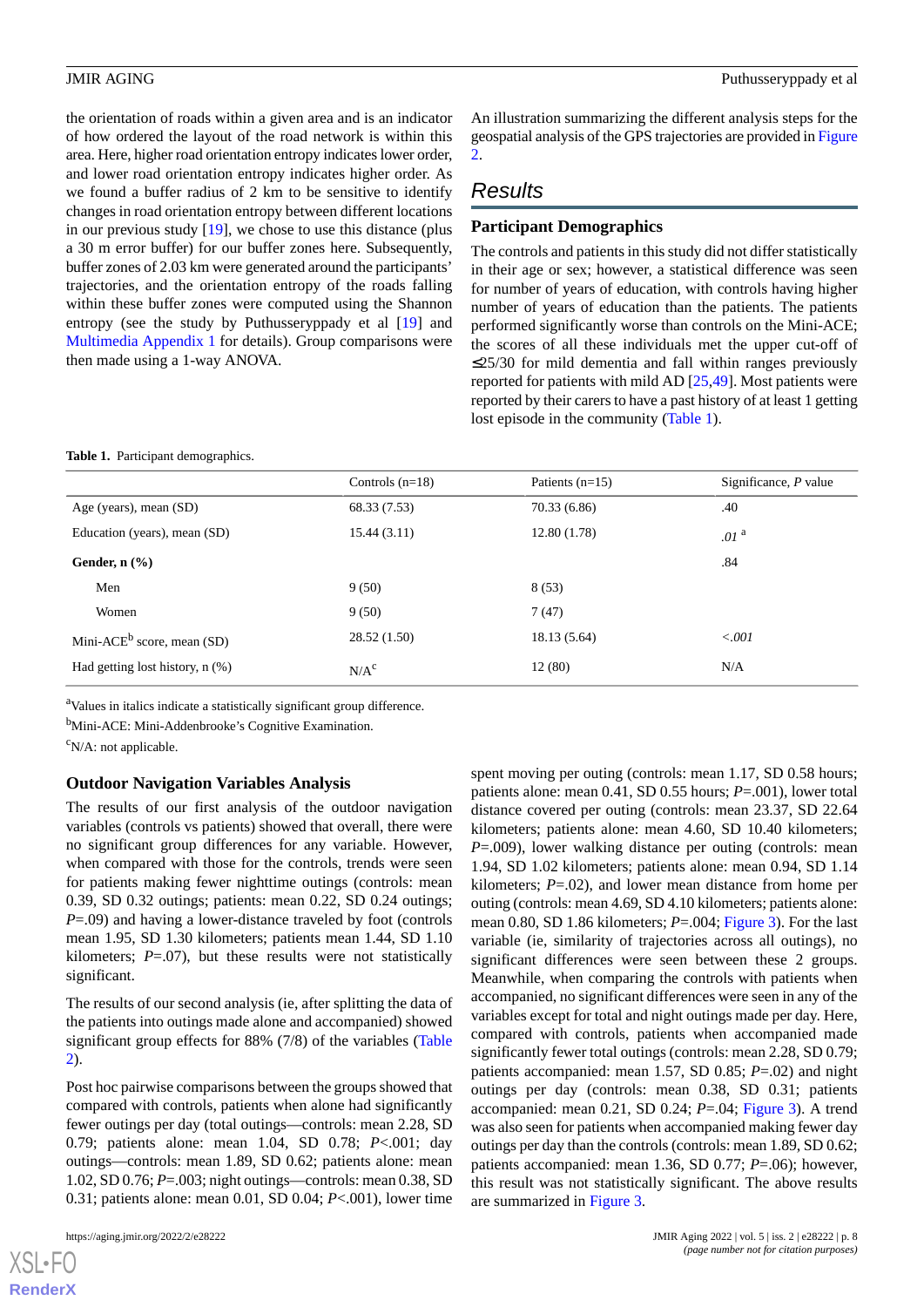When comparing patients when they were alone with when they were accompanied, significant differences were seen with patients when alone making fewer night outings per day and having less time spent moving per outing compared with when they were accompanied (night outings—patients accompanied: mean 0.21, SD 0.24; patients alone: mean 0.01, SD 0.04; *P*=.04; time spent moving per outing—patients accompanied: mean 0.92, SD 0.57 hours; patients alone: mean 0.41, SD 0.55 hours; *P*=.04; [Figure 3\)](#page-9-0). No significant differences were seen in any of the remaining variables, although compared with those for patients when they were accompanied, trends were seen for patients when alone having fewer total outings per day (patients accompanied: mean 1.57, SD 0.85; patients alone: mean 1.04, SD 0.78; *P*=.09), lower total distance per outing (patients accompanied: mean 17.63, SD 14.90 kilometers; patients alone: mean 4.60, SD 10.40 kilometers; *P*=.08), and lower mean distance from home per outing (patients accompanied: mean 3.28, SD 3.15 kilometers; patients alone: mean 0.80, SD 1.86 kilometers; *P*=.07), however these results were not statistically significant.

To explore whether interindividual differences in the outdoor navigation variables for the patients when alone were related to their subjective perception of spatial ability, we correlated their output on all variables (on outings alone) with their respective scores on the SBSOD scale, as a post hoc analysis. We also explored whether their output on the outdoor navigation variables on outings alone were related to their navigation impairments as reported by their carers, by correlating these variables with their scores on the SOS as well. Pearson correlations and Spearman correlations (for nonnormally distributed variables) were run for this. The results showed no significant correlations between patient scores on either the SBSOD or the SOS with any of the outdoor navigation variables.

For our third analysis, we found that none of the patients were reported by their carers to have gotten lost during the tracking period. However, 6 individuals were reported to have experienced more subtle moments of spatial disorientation, where they did not get lost but their carer had to intervene and correct their navigation. The results did not show any significant group differences for any of the outdoor navigation variables ([Table 3](#page-10-0)).

<span id="page-8-0"></span>

|  |  | Table 2. Comparison of outdoor navigation variables (controls vs patients accompanied vs patients alone). |  |  |  |  |  |  |
|--|--|-----------------------------------------------------------------------------------------------------------|--|--|--|--|--|--|
|--|--|-----------------------------------------------------------------------------------------------------------|--|--|--|--|--|--|

| Outdoor navigation<br>variable                                                         | Controls,<br>mean $(SD)$ | Patients accompanied,<br>mean $(SD)$ | Patients alone,<br>mean $(SD)$ | Group significance,<br>$P$ value | Post hoc (controls---pa-<br>tients accompanied),<br>$P$ value | Post hoc (con-<br>trols-patients<br>alone), $P$ value |
|----------------------------------------------------------------------------------------|--------------------------|--------------------------------------|--------------------------------|----------------------------------|---------------------------------------------------------------|-------------------------------------------------------|
| Outings per day                                                                        | 2.28(0.79)               | 1.57(0.85)                           | 1.04(0.78)                     | $< .001$ <sup>a</sup>            | .02                                                           | < .001                                                |
| Day outings per day                                                                    | 1.89(0.62)               | 1.36(0.77)                           | 1.02(0.76)                     | .004                             | .058                                                          | .003                                                  |
| Night outings per day                                                                  | 0.38(0.31)               | 0.21(0.24)                           | 0.01(0.04)                     | < .001                           | .04                                                           | < .001                                                |
| Time spent moving<br>per outing (hours)                                                | 1.17(0.58)               | 0.92(0.57)                           | 0.41(0.55)                     | .001                             | .22                                                           | .001                                                  |
| Total distance per<br>outing (kilometers)                                              | 23.37 (22.64)            | 17.63 (14.90)                        | 4.60(10.40)                    | .011                             | .34                                                           | .009                                                  |
| Walking distance per<br>outing (kilometers)                                            | 1.94(1.02)               | 1.33(0.91)                           | 0.94(1.14)                     | .04                              | .14                                                           | .02                                                   |
| Mean distance from<br>home per outing<br>(kilometers)                                  | 4.69(4.10)               | 3.28(3.15)                           | 0.80(1.86)                     | .005                             | .21                                                           | .004                                                  |
| Similarity of trajecto-<br>ries across outings<br>(mean discrete<br>Fréchet distances) | 0.14(0.13)               | 0.09(0.08)                           | 0.04(0.09)                     | .10                              | .30                                                           | .12                                                   |

<sup>a</sup>Values in italics indicate a statistically significant group difference.

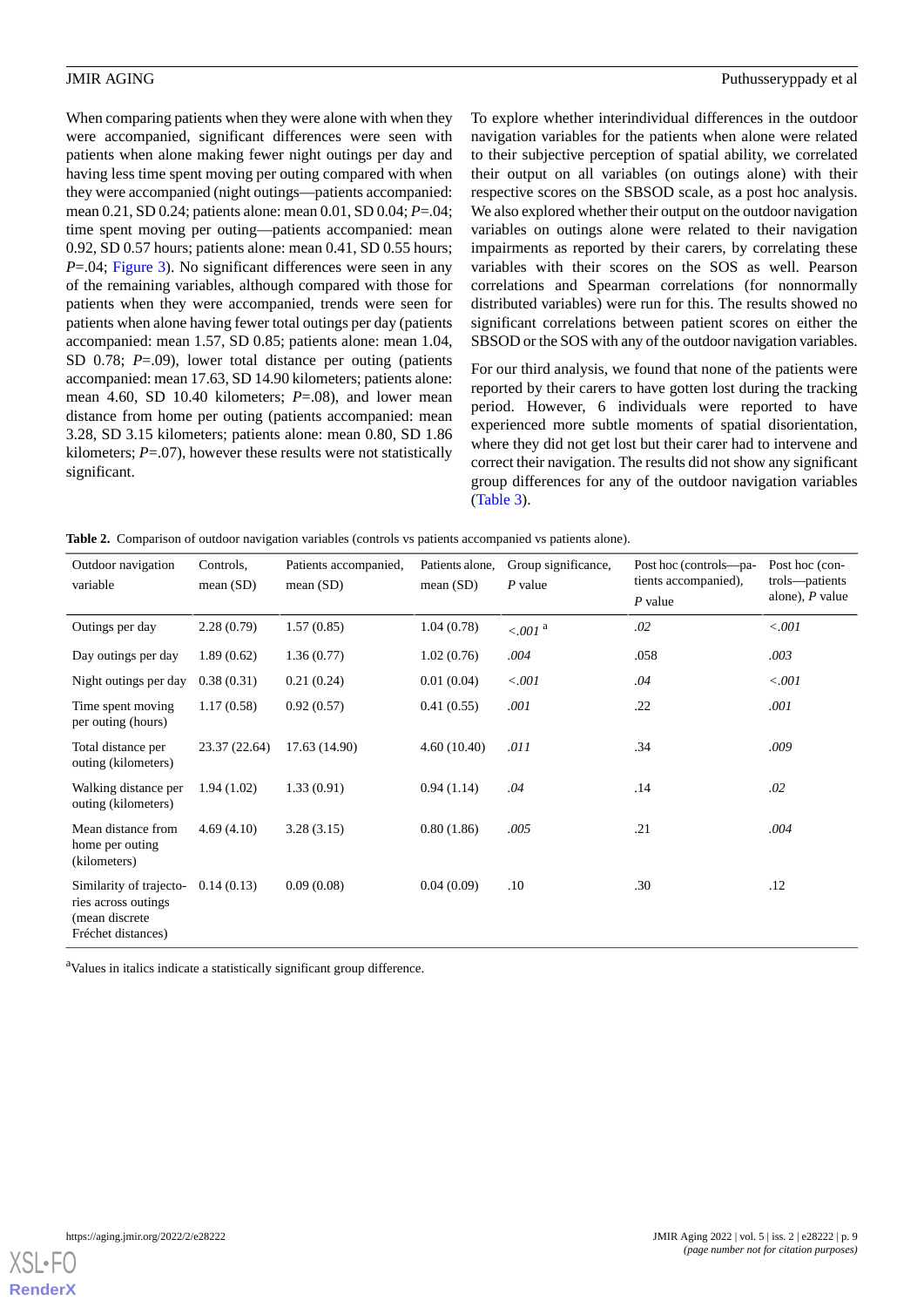<span id="page-9-0"></span>**Figure 3.** Violin plots of post hoc pairwise comparisons of the outdoor navigation variables. Single brackets show pairwise comparison, the waves represent a mirrored kernel density estimation of the probability distribution of the variables, the black dots indicate group means, and the lines intersecting the black dots indicate the group SDs: (A) outings per day, (B) day outings per day, (C) night outings per day, (D) time spent moving per outing, (E) total distance per outing, (F) walking distance per outing, and (G) mean distance from home per outing. Note that ranges of violin plots extend slightly above and below the actual range of data, as plots show smoothed-out distribution. \**P*<.05, \*\**P*<.01, \*\*\**P*<.001.



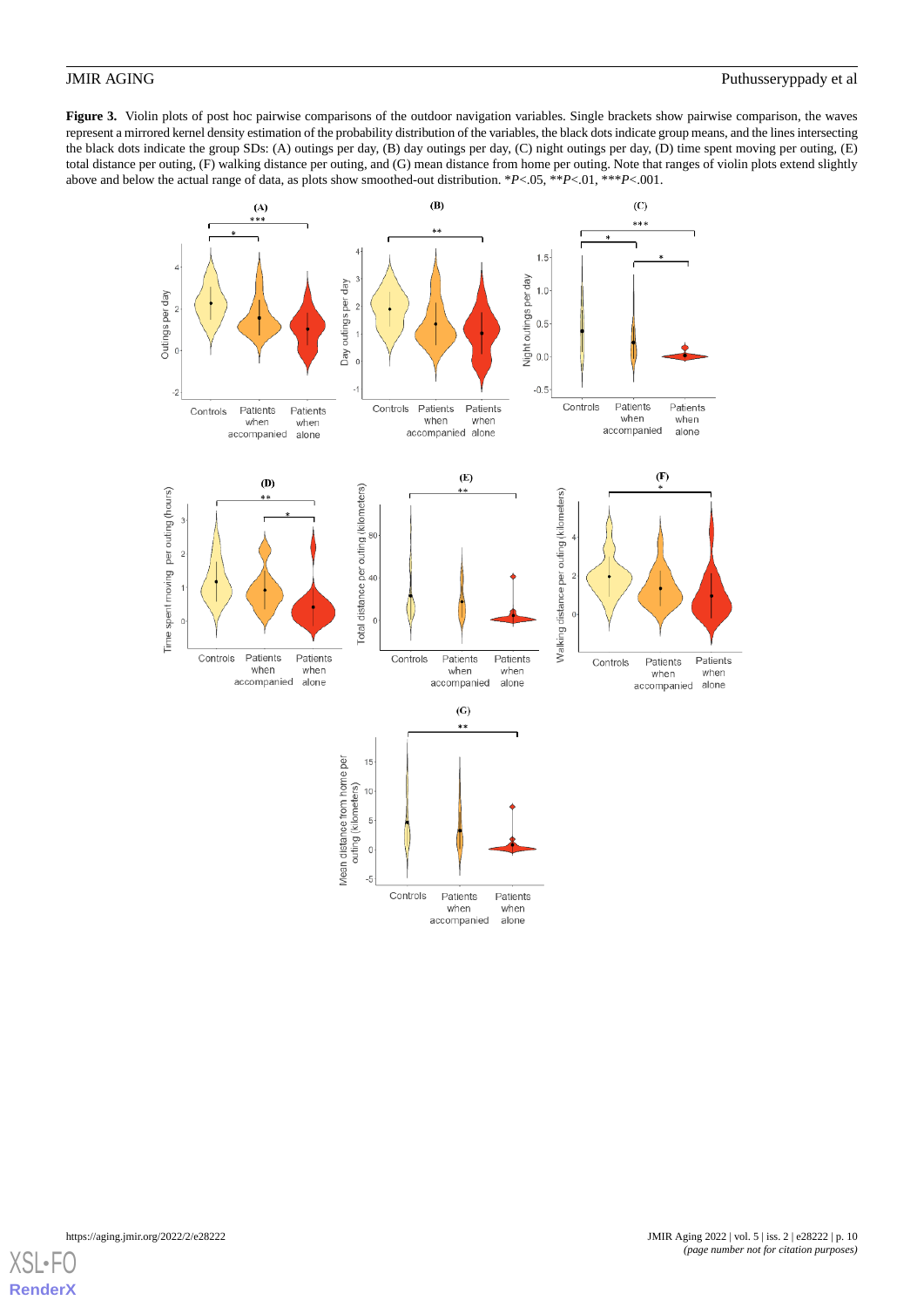<span id="page-10-0"></span>

|  |  | Table 3. Comparison of outdoor navigation variables (controls vs patients with disorientation vs patients without disorientation). |  |  |  |  |  |
|--|--|------------------------------------------------------------------------------------------------------------------------------------|--|--|--|--|--|
|--|--|------------------------------------------------------------------------------------------------------------------------------------|--|--|--|--|--|

| Outdoor navigation variable                                                    | Controls, mean (SD) | Patients with disorienta-<br>tion, mean $(SD)$ | Patients without disorienta-<br>tion, mean $(SD)$ | Group significance,<br>P value |
|--------------------------------------------------------------------------------|---------------------|------------------------------------------------|---------------------------------------------------|--------------------------------|
| Outings per day                                                                | 2.28(0.79)          | 1.70(0.71)                                     | 2.11(0.92)                                        | .25                            |
| Day outings per day                                                            | 1.89(0.62)          | 1.49(0.62)                                     | 1.87(0.80)                                        | .79                            |
| Night outings per day                                                          | 0.38(0.31)          | 0.20(0.19)                                     | 0.23(0.27)                                        | .24                            |
| Time spent moving per outing (hours)                                           | 1.17(0.58)          | 1.13(0.75)                                     | 0.82(0.44)                                        | .17                            |
| Total distance per outing (kilometers)                                         | 23.37 (22.65)       | 21.62(16.41)                                   | 15.47 (13.85)                                     | .60                            |
| Walking distance per outing (kilometers)                                       | 1.94(1.02)          | 1.94(1.49)                                     | 1.09(0.61)                                        | .06                            |
| Mean distance from home per outing (kilome-<br>ters)                           | 4.69(4.10)          | 4.13(3.13)                                     | 2.81(2.89)                                        | .34                            |
| Similarity of trajectories across outings (mean<br>discrete Fréchet distances) | 0.14(0.13)          | 0.11(0.09)                                     | 0.09(0.08)                                        | .59                            |

### **Geospatial Analysis of GPS Trajectories**

Our first set of results for the geospatial analysis showed that there was a significant group difference in the outdoor landmark density surrounding the walking trajectories (*P*<.001). Post hoc pairwise Wilcoxon rank-sum tests showed that the walking trajectory buffer zones of the controls had a significantly higher outdoor landmark density than that of the patients with and without disorientation ( $P = .002$  and  $P < .001$ , respectively). However, there were no significant differences when comparing the outdoor landmark density falling within the walking trajectory buffer zones of the patients with disorientation with those without  $(P=.60)$ .

Our second set of results showed that there were no significant group differences in the density or complexity of the road intersections that were encountered by the participants'walking trajectories (*P*=.43 and *P*=.45, respectively). Our final set of results showed that there was a significant group difference in the road orientation entropy surrounding the participants' walking trajectories (*P*=.01). Post hoc pairwise *t* tests showed that the road orientation entropy surrounding the walking trajectories of controls was significantly higher than that of the patients with and without disorientation, respectively (*P*=.03 for both). However, there were no significant differences seen in the road orientation entropy surrounding the walking trajectories of the patients with disorientation and those without  $(P=.89)$ .

## *Discussion*

### **Principal Findings**

We found that patients with AD overall did not exhibit any significant differences in their outdoor navigation in the community when compared with the controls, which was not in support of our hypothesis H1. However, after dividing the patients' data into outings made alone and accompanied, we found that when alone, patients exhibited lesser and more restricted outdoor navigation in the community compared with the controls, which supports our hypothesis H2. When they were accompanied, most of their outdoor navigation patterns were similar to those of the controls; they only differed from controls in terms of their number of daytime and nighttime

 $XS$ -FO **[RenderX](http://www.renderx.com/)** outings. Furthermore, our results did not highlight any significant mobility risk factors for spatial disorientation in the patients with AD, which was not in support of hypothesis H3, and finally, we did not find an association between increased outdoor landmark density and complex road network structure with spatial disorientation in these individuals, which was not in support of hypothesis H4.

In more detail, our results showed that on outings alone, patients cover lower distances (total and walking), spend less time moving outside, and stay closer to home, with the latter 2 findings being in line with previous studies [[20,](#page-13-15)[22\]](#page-13-17). Expanding on the finding from one of these studies that the timing of outings made by patients with AD are less varied than that by controls [\[20](#page-13-15)], we show here that patients make less daytime and nighttime outings when alone. Furthermore, it has previously been reported qualitatively that patients with AD stick to using familiar routes in their neighborhood [[32\]](#page-14-5). Our findings did not corroborate these previous findings, as we found no significant differences in the similarity of routes taken by controls and patients, regardless of whether the latter were on outings alone or accompanied. However, it is worth mentioning here that measures of route similarity are likely to be influenced by differences in environmental constraints seen across the locations that the participants have navigated (ie, having few vs various route options), which we did not consider here. Further, the discrete Fréchet distance metric used here is one of many that can be used to compute trajectory similarity. Whether our results still hold true when considering other trajectory similarity measures, such as dynamic time warping and longest common subsequence [[37\]](#page-14-10), remains to be investigated by future studies. Overall, this is the first study, to the best of our knowledge, that has systematically investigated differences in the outdoor navigation patterns of patients with AD in the community when they were alone versus accompanied.

It is apparent that the restricted outdoor navigation patterns seen in patients with AD on outings made alone is associated with spatial disorientation, with the carers of most of these individuals  $(n=11)$  indicating on the SOS questionnaire that the patients refrain from traveling and participating in activities alone owing to them (ie, the patient) being worried about finding their way. With most of the patients in our sample having had a previous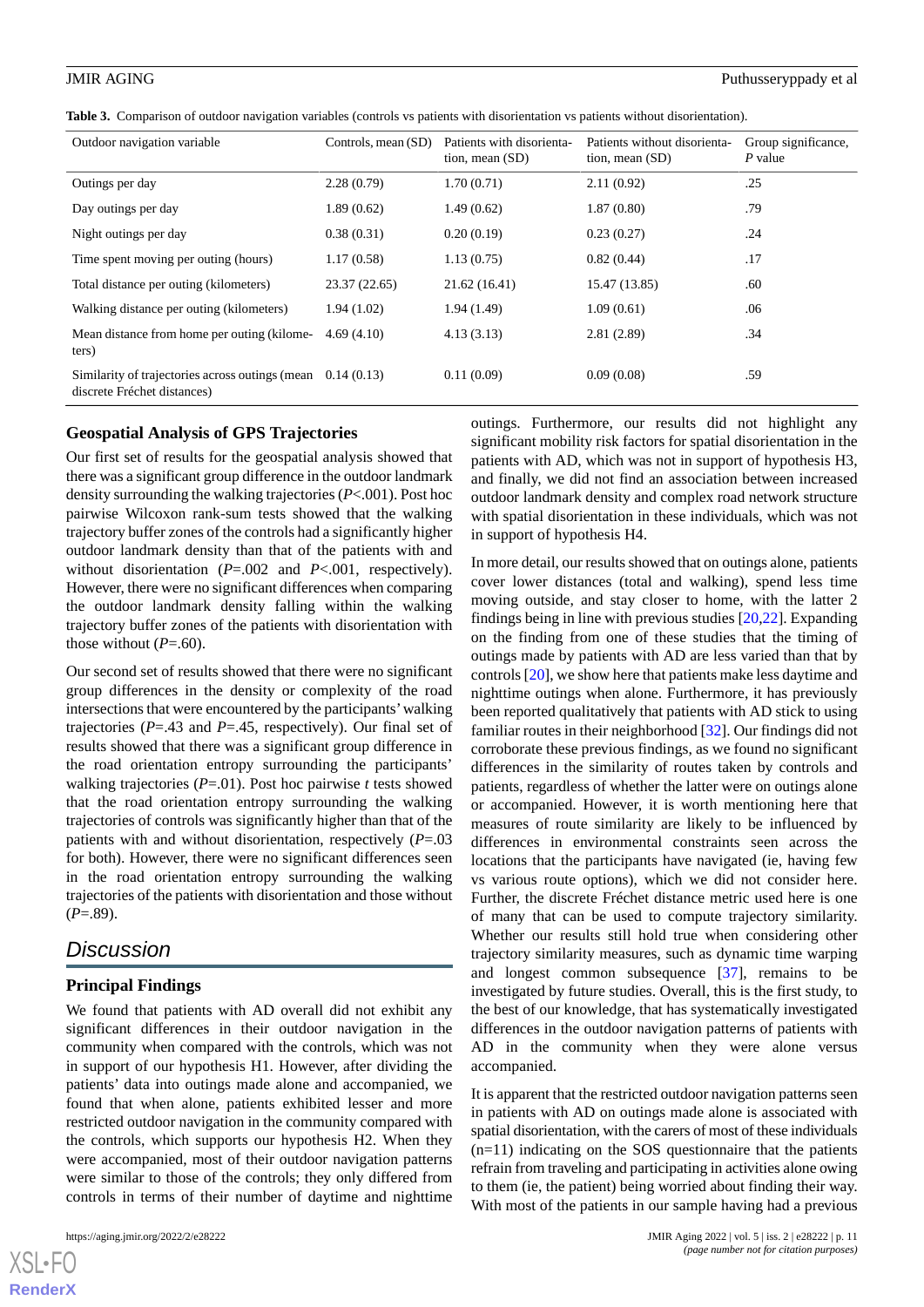history of getting lost in the community, our findings reflect a method adopted by these individuals (likely in response to these episodes) to reduce the risk of them experiencing spatial disorientation. Indeed, this risk reduction strategy agrees with a previous study that reported that restricting outdoor navigation to very familiar locations acts as a protector against getting lost for patients with AD [[50\]](#page-14-23). However, further to a fear of spatial disorientation, other factors may also explain the restricted navigation patterns of patients when alone, including physical mobility and visual acuity impairments, as well as fear of accidents and falling and so on, which were not measured here. In addition to the patients themselves, we also consider the potential influence that their carers may have on the adoption of this risk reduction strategy, particularly regarding them being hesitant toward the patient making outings alone. Therefore, it is likely that the combination of external intervening behavior from the carers and the internal curtailing of navigation behavior by the patients themselves underlie their restricted outdoor navigation patterns when alone. To the best of our knowledge, this is the first study to relate the outdoor navigation patterns of patients with AD in the community to spatial disorientation, with previous studies having only related these patterns to caregiving burden and the individual's own well-being [\[21](#page-13-21),[23\]](#page-13-16).

We were unable to identify significant mobility risk factors for spatial disorientation in the patients with AD, suggesting that spatial disorientation cannot be explained by looking solely at how these individuals move in the community. However, considering that patients restrict their outdoor navigation to reduce their risk of spatial disorientation, it could very well be that the variables that they are restricting actually reflect risk factors for spatial disorientation. Along these lines, increased daytime and nighttime outings, time spent moving outdoors, distance traveled (total and walking), and traveling further away from home may all represent factors that increase the likelihood of patients experiencing spatial disorientation. Further research is required to determine whether any of these variables truly represent mobility risk factors for spatial disorientation in the community. Another point worth mentioning is that although we analyzed the spatial and temporal extent of the participants' outings, we did not record information on the purposes of the outings made. It may be that contextualizing the patients' outings offer further insight into potential mobility risk factors for spatial disorientation (ie, patients may experience disorientation when making a certain kind of outing), which is indeed a factor worth exploring in future studies. Our geospatial analysis of the GPS trajectories showed that the areas visited by patients who did and did not experience disorientation had a similar outdoor landmark density and complexity of road network structure. This null result suggests that we are not able to validate our findings from our previous studies at this stage [[18](#page-13-13)[,19](#page-13-14)]. This discrepancy in results could likely be due to differences in sample size, with this study having only 6 patients with spatial disorientation compared with the much larger sample of 210 individuals in our previous studies. Moreover, there was a lack of clarity on the specific locations where the patients felt disoriented in this study because disorientation was measured retrospectively by carer responses after the outings happened, whereas the previous studies used a spatial buffer analysis on locations from where patients with dementia were

[XSL](http://www.w3.org/Style/XSL)•FO **[RenderX](http://www.renderx.com/)** reported to have experienced spatial disorientation and went missing from. It is also possible that, owing to the carer having a personal relationship with the patient, their noting of patient disorientation may have been influenced by their previous navigational experiences with the patient (ie, falsely identifying disorientation in moments where patients may not actually be disoriented). To overcome these limitations, future studies should attempt to replicate our investigation using a relatively larger sample size of disoriented patients with AD, as well as a finer grained buffer analysis on the specific locations where this behavior occurred. Future studies may also look to use sensor-based measurements of navigation activity, which may be more accurately able to infer participant disorientation in specific environments using machine learning approaches that can identify whether participants exhibit deviations from performance benchmarks.

Although the risk reduction strategy of restricting outdoor navigation suggests that patients are aware of their navigation impairments when in the community, our post hoc analysis results showed no correlations between patient scores on the SBSOD scale and their outdoor navigation behavior when alone. Although the exact reason for this is unclear at present, with SBSOD scale scores having shown to correlate with scores on specific navigation tasks (learning new spatial layouts, making directional judgments in familiar environments, etc) [[24\]](#page-13-18), the lack of explicit measures of navigation ability in our outdoor navigation variables could explain this null result. We also did not find any relationship between patient scores on the SOS questionnaires and their outdoor navigation behavior when alone. This null result could be due to the SOS questionnaire being a new and yet to be validated instrument [[27\]](#page-14-0); hence, the extent to which it relates to ecological measures of outdoor navigation in the community is unclear. More importantly, it can be argued that the carers' responses on the second half of the SOS questionnaire (ie, using a Likert scale to rate the patient's current navigation abilities compared with how it was in the past) can potentially be influenced by their own anxiety levels about the condition of the patient. As these responses can potentially factor into the overall questionnaire score, it may very well be that these scores may not be reflecting the true extent of patients'navigation impairments. Finally, the relatively low variability between patients in their outdoor navigation variables when alone could also be a factor underlying the null correlations seen with their scores on the SBSOD scale and SOS questionnaire.

The finding of patients exhibiting significantly less outings, distance traveled, and time spent moving outside when they were alone has significant implications in how health care professionals can help manage well-being and independence in these individuals. Given the importance of outings for cognitive and physical health [\[51](#page-15-0)], as well as quality of life and psychosocial well-being [\[52](#page-15-1)], health care practitioners should advise that, at least in instances where there is a previous history of getting lost, patients with AD are accompanied regularly for outings. Indeed, this activity can potentially help maintain the ability to perform daily functions for the patients, thereby reducing their risk of institutionalization and alleviating caregiver burden in the long term [[53\]](#page-15-2). However, considering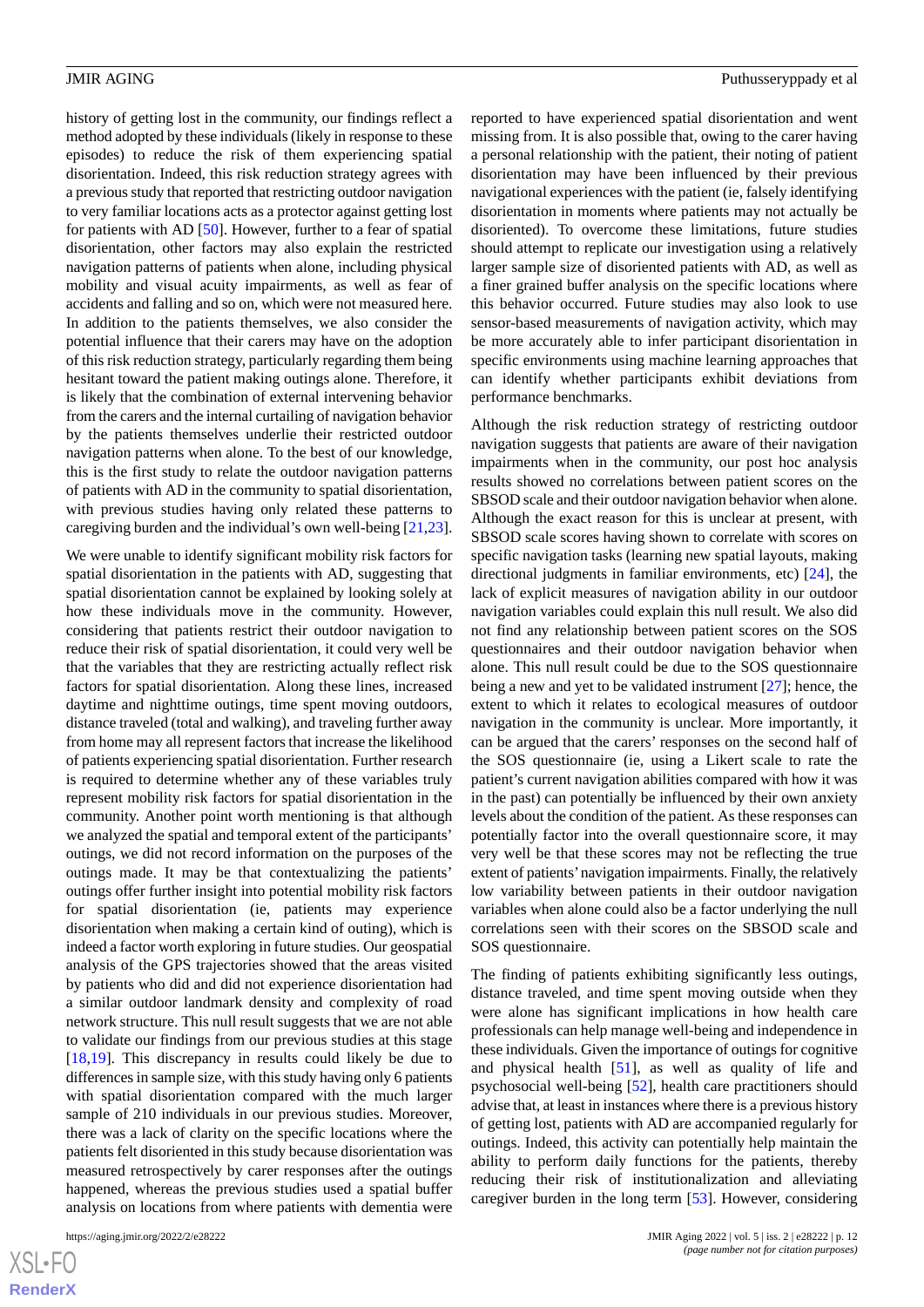that this may place an increased burden on the carer, the implementation of future technologies that can enable patients with AD to feel more at ease and assist their navigation when making independent outings should be explored. This can potentially include investigating the effect of wearing GPS trackers in evoking feelings of safety when going on outings alone, as well as the use of augmented reality, which may be able to use street maps to assist patients with AD with provided directions to their home when on outings alone.

### **Limitations**

Despite our novel findings, there are some limitations to our study that need to be addressed. We did not consider the extent to which premorbid lifestyle patterns may explain the restricted outdoor navigation patterns seen in the patients on outings alone. Because of our limited sample size, we also did not investigate further the effect of gender and different age groups, both of which have been suggested as factors influencing outdoor navigation patterns [\[20](#page-13-15)[,54](#page-15-3)]. Future studies should focus on patients who have not yet gotten lost before and investigate longitudinally the effect that the incidence of a getting lost episode has on changes in their outdoor navigation patterns, including how this varies by gender and age. This approach would not only help gain a more holistic view of how outdoor navigation patterns are affected in patients owing to spatial disorientation but also potentially help identify mobility risk factors for spatial disorientation and getting lost episodes in these individuals as well. In addition, we also did not consider interindividual differences in use of technology during navigation, which could have influenced the results as it is possible that patients who are more competent with navigation aid devices such as smartphones may be less likely to experience

spatial disorientation during their outdoor navigation. Future studies investigating spatial disorientation over an extended period could control for this potential confound by recruiting patients with minimal everyday use of navigation aid devices, to ensure accurate capturing and reporting of spatial disorientation episodes.

### **Conclusions**

In conclusion, our results showed that patients with AD when alone restrict the spatial and temporal extent of their outdoor navigation in the community to reduce their risk for experiencing spatial disorientation. From a research perspective, our findings highlight the potential for exploring navigation patterns before getting lost episodes occur to identify mobility risk factors that may contribute to spatial disorientation. Furthermore, our results underscore the utility of using GPS tracking to elucidate the causal impact of environmental variables on spatial disorientation. Our findings also have ethical implications. Restricting outdoor navigation in the community can have a negative impact on the patients' autonomy and overall quality of life [\[55\]](#page-15-4). Hence, this may not be the most appropriate solution to the problem as not all these individuals may actually be at a high risk for experiencing spatial disorientation in the community. To strike a balance between their right to autonomy and safety, an important step for future studies is to identify which patients are indeed at a high risk for spatial disorientation by assessing their navigation performance in naturalistic community settings. Identifying such a group would in turn have clinical implications, as more measures can be implemented into the safeguarding plan of these individuals to prevent them from getting lost in the community in the future.

### **Acknowledgments**

This work was supported by the Earle and Stuart Charitable Trust and the Faculty of Medicine and Health Sciences, University of East Anglia (grant R205319).

### **Authors' Contributions**

<span id="page-12-2"></span>VP, MHA, MP, and MH came up with the concept and design of the work. VP, SM, GC, MP, and MH analyzed the data and interpreted the results. VP, SM, MHA, GC, MP, and MH drafted the paper.

### **Conflicts of Interest**

None declared.

### **Multimedia Appendix 1**

<span id="page-12-0"></span>Methods of participant recruitment, data preprocessing, and geospatial analysis over and above what is already included in the main text.

<span id="page-12-1"></span>[[DOCX File , 22 KB](https://jmir.org/api/download?alt_name=aging_v5i2e28222_app1.docx&filename=cda90767688d611b64b49f56c55e0d31.docx)-[Multimedia Appendix 1\]](https://jmir.org/api/download?alt_name=aging_v5i2e28222_app1.docx&filename=cda90767688d611b64b49f56c55e0d31.docx)

### **References**

- 1. Coughlan G, Laczó J, Hort J, Minihane A, Hornberger M. Spatial navigation deficits overlooked cognitive marker for preclinical Alzheimer disease? Nat Rev Neurol 2018 Aug;14(8):496-506. [doi: [10.1038/s41582-018-0031-x](http://dx.doi.org/10.1038/s41582-018-0031-x)] [Medline: [29980763](http://www.ncbi.nlm.nih.gov/entrez/query.fcgi?cmd=Retrieve&db=PubMed&list_uids=29980763&dopt=Abstract)]
- 2. Puthusseryppady V, Emrich-Mills L, Lowry E, Patel M, Hornberger M. Spatial disorientation in Alzheimer's disease: the missing path from virtual reality to real world. Front Aging Neurosci 2020 Oct 27;12:550514 [[FREE Full text\]](https://doi.org/10.3389/fnagi.2020.550514) [doi: [10.3389/fnagi.2020.550514](http://dx.doi.org/10.3389/fnagi.2020.550514)] [Medline: [33192453](http://www.ncbi.nlm.nih.gov/entrez/query.fcgi?cmd=Retrieve&db=PubMed&list_uids=33192453&dopt=Abstract)]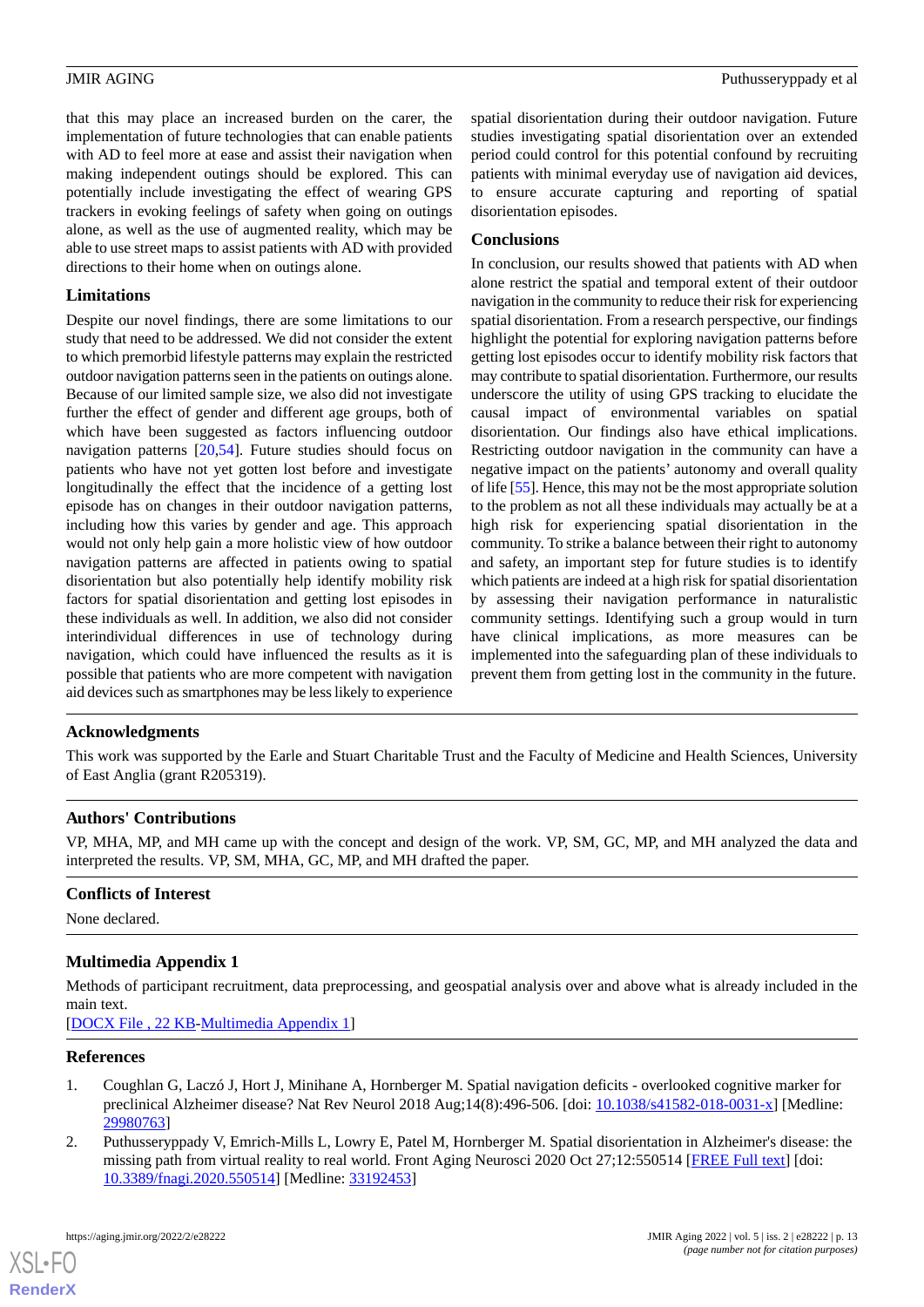- <span id="page-13-0"></span>3. Liu L, Gauthier L, Gauthier S. Spatial disorientation in persons with early senile dementia of the Alzheimer type. American Journal of Occupational Therapy 1991 Jan 01;45(1):67-74. [doi: [10.5014/ajot.45.1.67\]](http://dx.doi.org/10.5014/ajot.45.1.67)
- <span id="page-13-2"></span><span id="page-13-1"></span>4. Rowe MA, Vandeveer SS, Greenblum CA, List CN, Fernandez RM, Mixson NE, et al. Persons with dementia missing in the community: Is it wandering or something unique? BMC Geriatr 2011;11(28). [doi: [10.1186/1471-2318-11-28](http://dx.doi.org/10.1186/1471-2318-11-28)]
- 5. National Policing Improvement Agency. Alzheimer's Safe Return Project. London. 2011. URL: [https://discovery.](https://discovery.nationalarchives.gov.uk/details/r/C16799) [nationalarchives.gov.uk/details/r/C16799](https://discovery.nationalarchives.gov.uk/details/r/C16799) [accessed 2019-04-05]
- <span id="page-13-7"></span>6. Alzheimer's Association. 2011 Alzheimer's disease facts and figures. Alzheimer's & Dementia 2011 Mar;7(2):208-244. [doi: [10.1016/j.jalz.2011.02.004](http://dx.doi.org/10.1016/j.jalz.2011.02.004)]
- <span id="page-13-3"></span>7. McShane R, Gedling K, Keene J, Fairburn C, Jacoby R, Hope T. Getting lost in dementia: a longitudinal study of a behavioral symptom. Int Psychogeriatr 2005 Jan 10;10(3):253-260. [doi: [10.1017/s1041610298005365](http://dx.doi.org/10.1017/s1041610298005365)]
- <span id="page-13-4"></span>8. Rowe M, Greenblum C, D'Aoust R. Missing incidents in community-dwelling people with dementia. Am J Nurs 2012;112(12):35. [doi: [10.1097/01.naj.0000423503.53640.32\]](http://dx.doi.org/10.1097/01.naj.0000423503.53640.32)
- <span id="page-13-5"></span>9. Prince M, Albanese E, Guerchet M, Prina M. Dementia and risk reduction - an analysis of protective and modifiable factors - World Alzheimer Report 2014. Alzheimer's Disease International, London. 2014. URL: [https://www.alzint.org/u/](https://www.alzint.org/u/WorldAlzheimerReport2014.pdf) [WorldAlzheimerReport2014.pdf](https://www.alzint.org/u/WorldAlzheimerReport2014.pdf) [accessed 2020-03-15]
- <span id="page-13-6"></span>10. Rowe M, Houston A, Molinari V, Bulat T, Bowen ME, Spring H, et al. The concept of missing incidents in persons with dementia. Healthcare (Basel) 2015 Nov 10;3(4):1121-1132 [[FREE Full text\]](https://www.mdpi.com/resolver?pii=healthcare3041121) [doi: [10.3390/healthcare3041121\]](http://dx.doi.org/10.3390/healthcare3041121) [Medline: [27417817](http://www.ncbi.nlm.nih.gov/entrez/query.fcgi?cmd=Retrieve&db=PubMed&list_uids=27417817&dopt=Abstract)]
- <span id="page-13-8"></span>11. Bowen ME, McKenzie B, Steis M, Rowe M. Prevalence of and antecedents to dementia-related missing incidents in the community. Dement Geriatr Cogn Disord 2011;31(6):406-412. [doi: [10.1159/000329792](http://dx.doi.org/10.1159/000329792)] [Medline: [21757904](http://www.ncbi.nlm.nih.gov/entrez/query.fcgi?cmd=Retrieve&db=PubMed&list_uids=21757904&dopt=Abstract)]
- <span id="page-13-9"></span>12. Rowe MA, Bennett V. A look at deaths occurring in persons with dementia lost in the community. Am J Alzheimers Dis Other Demen 2003;18(6):343-348 [[FREE Full text\]](https://journals.sagepub.com/doi/10.1177/153331750301800612?url_ver=Z39.88-2003&rfr_id=ori:rid:crossref.org&rfr_dat=cr_pub%3dpubmed) [doi: [10.1177/153331750301800612](http://dx.doi.org/10.1177/153331750301800612)] [Medline: [14682082](http://www.ncbi.nlm.nih.gov/entrez/query.fcgi?cmd=Retrieve&db=PubMed&list_uids=14682082&dopt=Abstract)]
- 13. Kwok TC, Yuen KS, Ho FK, Chan WM. Getting lost in the community: a phone survey on the community-dwelling demented people in Hong Kong. Int J Geriatr Psychiatry 2010 Apr; 25(4): 427-432. [doi: [10.1002/gps.2361](http://dx.doi.org/10.1002/gps.2361)] [Medline: [19653244](http://www.ncbi.nlm.nih.gov/entrez/query.fcgi?cmd=Retrieve&db=PubMed&list_uids=19653244&dopt=Abstract)]
- <span id="page-13-11"></span><span id="page-13-10"></span>14. Gallagher D, Ni Mhaolain A, Crosby L, Ryan D, Lacey L, Coen RF, et al. Determinants of the desire to institutionalize in Alzheimer's caregivers. Am J Alzheimers Dis Other Demen 2011 May;26(3):205-211 [\[FREE Full text\]](https://journals.sagepub.com/doi/10.1177/1533317511400307?url_ver=Z39.88-2003&rfr_id=ori:rid:crossref.org&rfr_dat=cr_pub%3dpubmed) [doi: [10.1177/1533317511400307\]](http://dx.doi.org/10.1177/1533317511400307) [Medline: [21378063\]](http://www.ncbi.nlm.nih.gov/entrez/query.fcgi?cmd=Retrieve&db=PubMed&list_uids=21378063&dopt=Abstract)
- 15. Shalev Greene K, Pakes F. The cost of missing person investigations: implications for current debates. Policing 2013 Dec 05;8(1):27-34. [doi: [10.1093/police/pat036](http://dx.doi.org/10.1093/police/pat036)]
- <span id="page-13-12"></span>16. Pengas G, Patterson K, Arnold RJ, Bird CM, Burgess N, Nestor PJ. Lost and found: bespoke memory testing for Alzheimer's disease and semantic dementia. J Alzheimers Dis 2010;21(4):1347-1365. [doi: [10.3233/jad-2010-100654](http://dx.doi.org/10.3233/jad-2010-100654)] [Medline: [21504124](http://www.ncbi.nlm.nih.gov/entrez/query.fcgi?cmd=Retrieve&db=PubMed&list_uids=21504124&dopt=Abstract)]
- <span id="page-13-14"></span><span id="page-13-13"></span>17. Tu S, Wong S, Hodges JR, Irish M, Piguet O, Hornberger M. Lost in spatial translation - A novel tool to objectively assess spatial disorientation in Alzheimer's disease and frontotemporal dementia. Cortex 2015 Jun;67:83-94. [doi: [10.1016/j.cortex.2015.03.016](http://dx.doi.org/10.1016/j.cortex.2015.03.016)] [Medline: [25913063](http://www.ncbi.nlm.nih.gov/entrez/query.fcgi?cmd=Retrieve&db=PubMed&list_uids=25913063&dopt=Abstract)]
- <span id="page-13-15"></span>18. Puthusseryppady V, Coughlan G, Patel M, Hornberger M. Geospatial analysis of environmental risk factors for missing dementia patients. J Alzheimers Dis 2019;71(3):1005-1013. [doi: [10.3233/JAD-190244](http://dx.doi.org/10.3233/JAD-190244)] [Medline: [31450494](http://www.ncbi.nlm.nih.gov/entrez/query.fcgi?cmd=Retrieve&db=PubMed&list_uids=31450494&dopt=Abstract)]
- <span id="page-13-21"></span>19. Puthusseryppady V, Manley E, Lowry E, Patel M, Hornberger M. Impact of road network structure on dementia-related missing incidents: a spatial buffer approach. Sci Rep 2020 Oct 29;10(1):18574 [[FREE Full text](https://doi.org/10.1038/s41598-020-74915-y)] [doi: [10.1038/s41598-020-74915-y\]](http://dx.doi.org/10.1038/s41598-020-74915-y) [Medline: [33122727\]](http://www.ncbi.nlm.nih.gov/entrez/query.fcgi?cmd=Retrieve&db=PubMed&list_uids=33122727&dopt=Abstract)
- <span id="page-13-17"></span>20. Shoval N, Wahl H, Auslander G, Isaacson M, Oswald F, Edry T, et al. Use of the global positioning system to measure the out-of-home mobility of older adults with differing cognitive functioning. Age Society 2011 May 16;31(05):849-869. [doi: [10.1017/S0144686X10001455\]](http://dx.doi.org/10.1017/S0144686X10001455)
- <span id="page-13-16"></span>21. Werner S, Auslander GK, Shoval N, Gitlitz T, Landau R, Heinik J. Caregiving burden and out-of-home mobility of cognitively impaired care-recipients based on GPS tracking. Int Psychogeriatr 2012 Nov;24(11):1836-1845. [doi: [10.1017/S1041610212001135](http://dx.doi.org/10.1017/S1041610212001135)] [Medline: [22874772](http://www.ncbi.nlm.nih.gov/entrez/query.fcgi?cmd=Retrieve&db=PubMed&list_uids=22874772&dopt=Abstract)]
- <span id="page-13-18"></span>22. Wettstein M, Wahl H, Shoval N, Oswald F, Voss E, Seidl U, et al. Out-of-home behavior and cognitive impairment in older adults: findings of the SenTra Project. J Appl Gerontol 2015 Feb;34(1):3-25. [doi: [10.1177/0733464812459373\]](http://dx.doi.org/10.1177/0733464812459373) [Medline: [25548086](http://www.ncbi.nlm.nih.gov/entrez/query.fcgi?cmd=Retrieve&db=PubMed&list_uids=25548086&dopt=Abstract)]
- <span id="page-13-19"></span>23. Wettstein M, Wahl H, Shoval N, Auslander G, Oswald F, Heinik J. Cognitive status moderates the relationship between out-of-home behavior (OOHB), environmental mastery and affect. Arch Gerontol Geriatr 2014;59(1):113-121. [doi: [10.1016/j.archger.2014.03.015](http://dx.doi.org/10.1016/j.archger.2014.03.015)] [Medline: [24768430\]](http://www.ncbi.nlm.nih.gov/entrez/query.fcgi?cmd=Retrieve&db=PubMed&list_uids=24768430&dopt=Abstract)
- <span id="page-13-20"></span>24. Hegarty M, Richardson A, Montello D, Lovelace K, Subbiah I. Development of a self-report measure of environmental spatial ability. Intelligence 2002;30(5):425-447 [\[FREE Full text\]](https://www.sciencedirect.com/science/article/pii/S0160289602001162) [doi: [10.1016/s0160-2896\(02\)00116-2](http://dx.doi.org/10.1016/s0160-2896(02)00116-2)]
- 25. Hsieh S, McGrory S, Leslie F, Dawson K, Ahmed S, Butler CR, et al. The Mini-Addenbrooke's Cognitive Examination: a new assessment tool for dementia. Dement Geriatr Cogn Disord 2015;39(1-2):1-11 [[FREE Full text](https://www.karger.com?DOI=10.1159/000366040)] [doi: [10.1159/000366040](http://dx.doi.org/10.1159/000366040)] [Medline: [25227877](http://www.ncbi.nlm.nih.gov/entrez/query.fcgi?cmd=Retrieve&db=PubMed&list_uids=25227877&dopt=Abstract)]
- 26. Cummings JL. Alzheimer disease. J Am Med Assoc 2002 May 08;287(18):2335. [doi: [10.1001/jama.287.18.2335](http://dx.doi.org/10.1001/jama.287.18.2335)]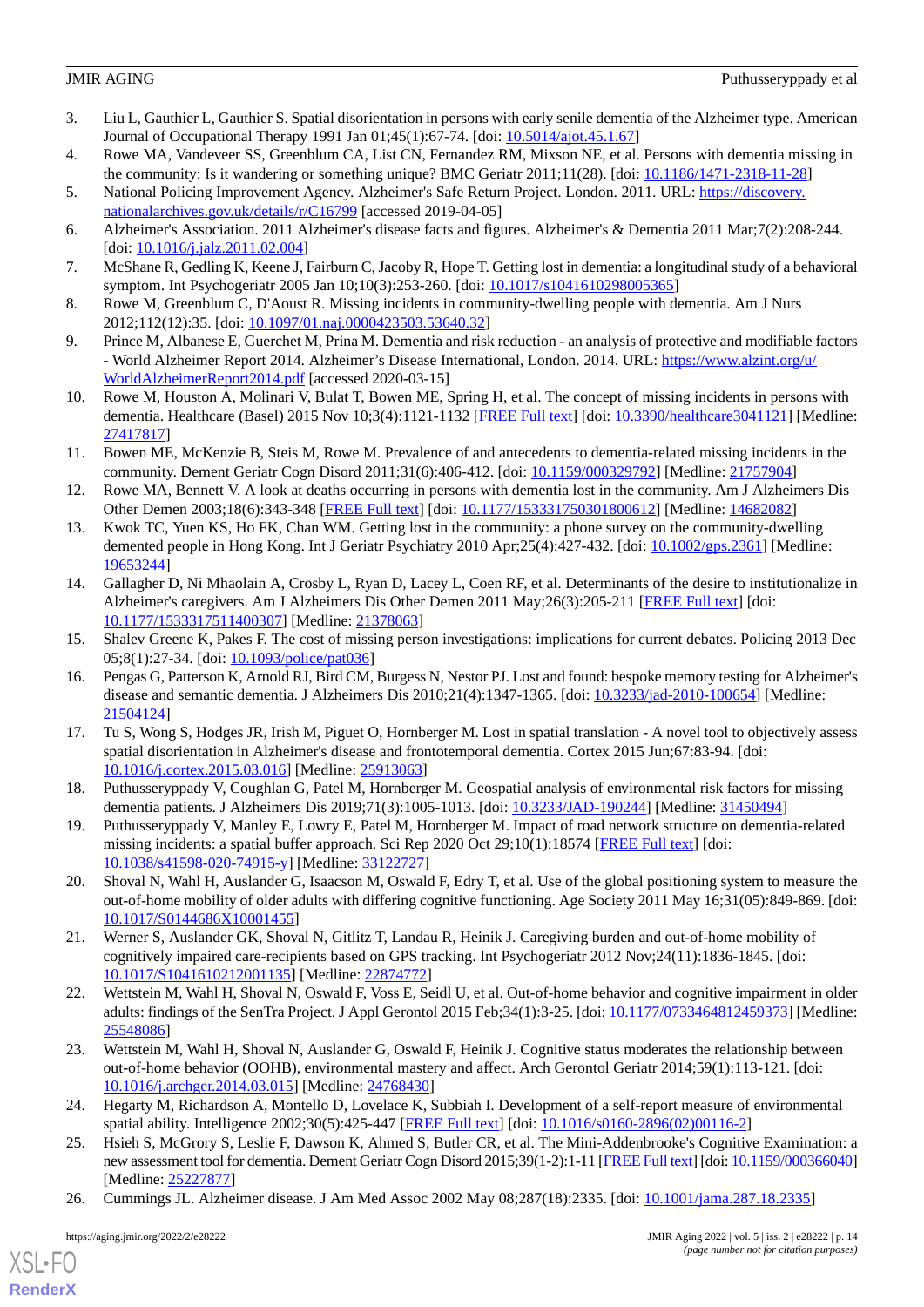- <span id="page-14-0"></span>27. Hamre C, Fure B, Helbostad JL, Wyller TB, Ihle-Hansen H, Vlachos G, et al. Impairments in spatial navigation during walking in patients 70 years or younger with mild stroke. Top Stroke Rehabil 2020 Apr 21:1-9. [doi: [10.1080/10749357.2020.1755814\]](http://dx.doi.org/10.1080/10749357.2020.1755814) [Medline: [32316862\]](http://www.ncbi.nlm.nih.gov/entrez/query.fcgi?cmd=Retrieve&db=PubMed&list_uids=32316862&dopt=Abstract)
- <span id="page-14-2"></span><span id="page-14-1"></span>28. Trackershop - Personal GPS Trackers. 2021. URL: <https://www.trackershop-uk.com/personal-trackers.html> [accessed 2018-10-01]
- <span id="page-14-3"></span>29. Schuessler N, Axhausen KW. Processing raw data from global positioning systems without additional information. Transport Res Record 2009 Jan;2105(1):28-36. [doi: [10.3141/2105-04\]](http://dx.doi.org/10.3141/2105-04)
- <span id="page-14-4"></span>30. Jun J, Guensler R, Ogle JH. Smoothing methods to minimize impact of global positioning system random error on travel distance, speed, and acceleration profile estimates. Transport Res Record 2006 Jan;1972(1):141-150. [doi: [10.1177/0361198106197200117\]](http://dx.doi.org/10.1177/0361198106197200117)
- <span id="page-14-5"></span>31. Tsui SY, Shalaby AS. Enhanced system for link and mode identification for personal travel surveys based on global positioning systems. Transport Res Record 2006 Jan;1972(1):38-45. [doi: [10.1177/0361198106197200105\]](http://dx.doi.org/10.1177/0361198106197200105)
- <span id="page-14-6"></span>32. Mitchell L, Burton E, Raman S. Dementia‐friendly cities: designing intelligible neighbourhoods for life. J Urban Design 2004 Feb;9(1):89-101. [doi: [10.1080/1357480042000187721](http://dx.doi.org/10.1080/1357480042000187721)]
- <span id="page-14-7"></span>33. Stopher P, Jiang Q, FitzGerald C. Processing GPS data from travel surveys. 28th Australasian Transport Research Forum. 2005. URL: [https://www.australasiantransportresearchforum.org.au/sites/default/files/2005\\_Stopher\\_Jiang\\_FitzGerald.pdf](https://www.australasiantransportresearchforum.org.au/sites/default/files/2005_Stopher_Jiang_FitzGerald.pdf) [accessed 2022-03-21]
- <span id="page-14-8"></span>34. Hirsch JA, Winters M, Clarke P, McKay H. Generating GPS activity spaces that shed light upon the mobility habits of older adults: a descriptive analysis. Int J Health Geogr 2014 Dec 12;13:51 [\[FREE Full text](https://ij-healthgeographics.biomedcentral.com/articles/10.1186/1476-072X-13-51)] [doi: [10.1186/1476-072X-13-51](http://dx.doi.org/10.1186/1476-072X-13-51)] [Medline: [25495710](http://www.ncbi.nlm.nih.gov/entrez/query.fcgi?cmd=Retrieve&db=PubMed&list_uids=25495710&dopt=Abstract)]
- <span id="page-14-9"></span>35. Eiter T, Mannila H. Computing discrete Fréchet distance. CiteSeerX. 1994. URL: [http://citeseerx.ist.psu.edu/viewdoc/](http://citeseerx.ist.psu.edu/viewdoc/download?doi=10.1.1.90.937&rep=rep1&type=pdf) [download?doi=10.1.1.90.937&rep=rep1&type=pdf](http://citeseerx.ist.psu.edu/viewdoc/download?doi=10.1.1.90.937&rep=rep1&type=pdf) [accessed 2020-07-01]
- <span id="page-14-11"></span><span id="page-14-10"></span>36. Ward AJ. A generalization of the Frechet distance of two curves. Proc Natl Acad Sci 1954 Jul 15;40(7):598-602. [doi: [10.1073/pnas.40.7.598\]](http://dx.doi.org/10.1073/pnas.40.7.598)
- 37. Tao Y, Both A, Silveira RI, Buchin K, Sijben S, Purves RS, et al. A comparative analysis of trajectory similarity measures. GIScience Remote Sens 2021 Jun 23;58(5):643-669. [doi: [10.1080/15481603.2021.1908927\]](http://dx.doi.org/10.1080/15481603.2021.1908927)
- <span id="page-14-12"></span>38. Rabbi M, Aung M, Zhang M, Choudhury T. MyBehavior: automatic personalized health feedback from user behaviors and preferences using smartphones. In: Proceedings of the 2015 ACM International Joint Conference on Pervasive and Ubiquitous Computing. 2015 Presented at: UbiComp '15: The 2015 ACM International Joint Conference on Pervasive and Ubiquitous Computing; September 7 - 11, 2015; Osaka Japan p. 707-718. [doi: [10.1145/2750858.2805840\]](http://dx.doi.org/10.1145/2750858.2805840)
- <span id="page-14-15"></span><span id="page-14-14"></span><span id="page-14-13"></span>39. Ursell T. Frechet distance calculator. MATLAB Central File Exchange. 2022. URL: [https://www.mathworks.com/](https://www.mathworks.com/matlabcentral/fileexchange/41956-frechet-distance-calculator) [matlabcentral/fileexchange/41956-frechet-distance-calculator](https://www.mathworks.com/matlabcentral/fileexchange/41956-frechet-distance-calculator) [accessed 2020-05-15]
- <span id="page-14-16"></span>40. R Core Team. R: A language and environment for statistical computing. R Foundation for Statistical Computing, Vienna, Austria. 2017. URL:<https://www.r-project.org/> [accessed 2017-10-01]
- <span id="page-14-17"></span>41. Wilcoxon F. Individual comparisons by ranking methods. Biometrics Bulletin 1945 Dec;1(6):80. [doi: [10.2307/3001968](http://dx.doi.org/10.2307/3001968)] 42. Pinheiro J, Bates D, DebRoy S, Sarkar D. nlme: linear and nonlinear mixed effects models. CRAN. 2020. URL: [https://svn.](https://svn.r-project.org/R-packages/trunk/nlme/)
- <span id="page-14-18"></span>[r-project.org/R-packages/trunk/nlme/](https://svn.r-project.org/R-packages/trunk/nlme/) [accessed 2020-04-20] 43. Benjamini Y, Hochberg Y. Controlling the false discovery rate: a practical and powerful approach to multiple testing. J
- <span id="page-14-19"></span>Royal Stat Society: Ser B (Methodological) 2018 Dec 05;57(1):289-300. [doi: [10.1111/j.2517-6161.1995.tb02031.x\]](http://dx.doi.org/10.1111/j.2517-6161.1995.tb02031.x) 44. Kruskal WH, Wallis WA. Use of ranks in one-criterion variance analysis. J Am Stat Assoc 1952 Dec;47(260):583-621. [doi: [10.1080/01621459.1952.10483441](http://dx.doi.org/10.1080/01621459.1952.10483441)]
- <span id="page-14-20"></span>45. ArcGIS Desktop. Environmental Systems Research Institute. 2015. URL: [https://www.esri.com/en-us/arcgis/products/](https://www.esri.com/en-us/arcgis/products/arcgis-desktop/overview) [arcgis-desktop/overview](https://www.esri.com/en-us/arcgis/products/arcgis-desktop/overview) [accessed 2018-05-01]
- <span id="page-14-21"></span>46. Defense Mapping Agency. Department of Defense World Geodetic System 1984: its definition and relationships with local geodetic systems. Second edition. Defense Technical Information Center. 1991. URL: [https://apps.dtic.mil/sti/citations/](https://apps.dtic.mil/sti/citations/ADA280358) [ADA280358](https://apps.dtic.mil/sti/citations/ADA280358) [accessed 2020-04-12]
- <span id="page-14-22"></span>47. Oliver LN, Schuurman N, Hall AW. Comparing circular and network buffers to examine the influence of land use on walking for leisure and errands. Int J Health Geogr 2007 Sep 20;6:41 [[FREE Full text](https://ij-healthgeographics.biomedcentral.com/articles/10.1186/1476-072X-6-41)] [doi: [10.1186/1476-072X-6-41](http://dx.doi.org/10.1186/1476-072X-6-41)] [Medline: [17883870](http://www.ncbi.nlm.nih.gov/entrez/query.fcgi?cmd=Retrieve&db=PubMed&list_uids=17883870&dopt=Abstract)]
- <span id="page-14-23"></span>48. James P, Berrigan D, Hart JE, Hipp JA, Hoehner CM, Kerr J, et al. Effects of buffer size and shape on associations between the built environment and energy balance. Health Place 2014 May; 27(3):162-170 [\[FREE Full text\]](http://resolver.ebscohost.com/openurl?sid=EMBASE&issn=18732054&id=doi:10.1016%2Fj.healthplace.2014.02.003&atitle=Effects+of+buffer+size+and+shape+on+associations+between+the+built+environment+and+energy+balance&stitle=Health+Place&title=Health+and+Place&volume=27&issue=&spage=162&epage=170&aulast=James&aufirst=Peter&auinit=P.&aufull=James+P.&coden=HEPLF&isbn=&pages=162-170&date=2014&auinit1=P&auinitm=) [doi: [10.1016/j.healthplace.2014.02.003](http://dx.doi.org/10.1016/j.healthplace.2014.02.003)]
- 49. Miranda DD, Brucki SM, Yassuda MS. The Mini-Addenbrooke's Cognitive Examination (M-ACE) as a brief cognitive screening instrument in Mild Cognitive Impairment and mild Alzheimer's disease. Dement Neuropsychol 2018 Dec;12(4):368-373. [doi: [10.1590/1980-57642018dn12-040005\]](http://dx.doi.org/10.1590/1980-57642018dn12-040005)
- 50. Pai M, Lee C. The incidence and recurrence of getting lost in community-dwelling people with Alzheimer's disease: a two and a half-year follow-up. PLoS One 2016;11(5):e0155480 [[FREE Full text](https://dx.plos.org/10.1371/journal.pone.0155480)] [doi: [10.1371/journal.pone.0155480\]](http://dx.doi.org/10.1371/journal.pone.0155480) [Medline: [27183297](http://www.ncbi.nlm.nih.gov/entrez/query.fcgi?cmd=Retrieve&db=PubMed&list_uids=27183297&dopt=Abstract)]